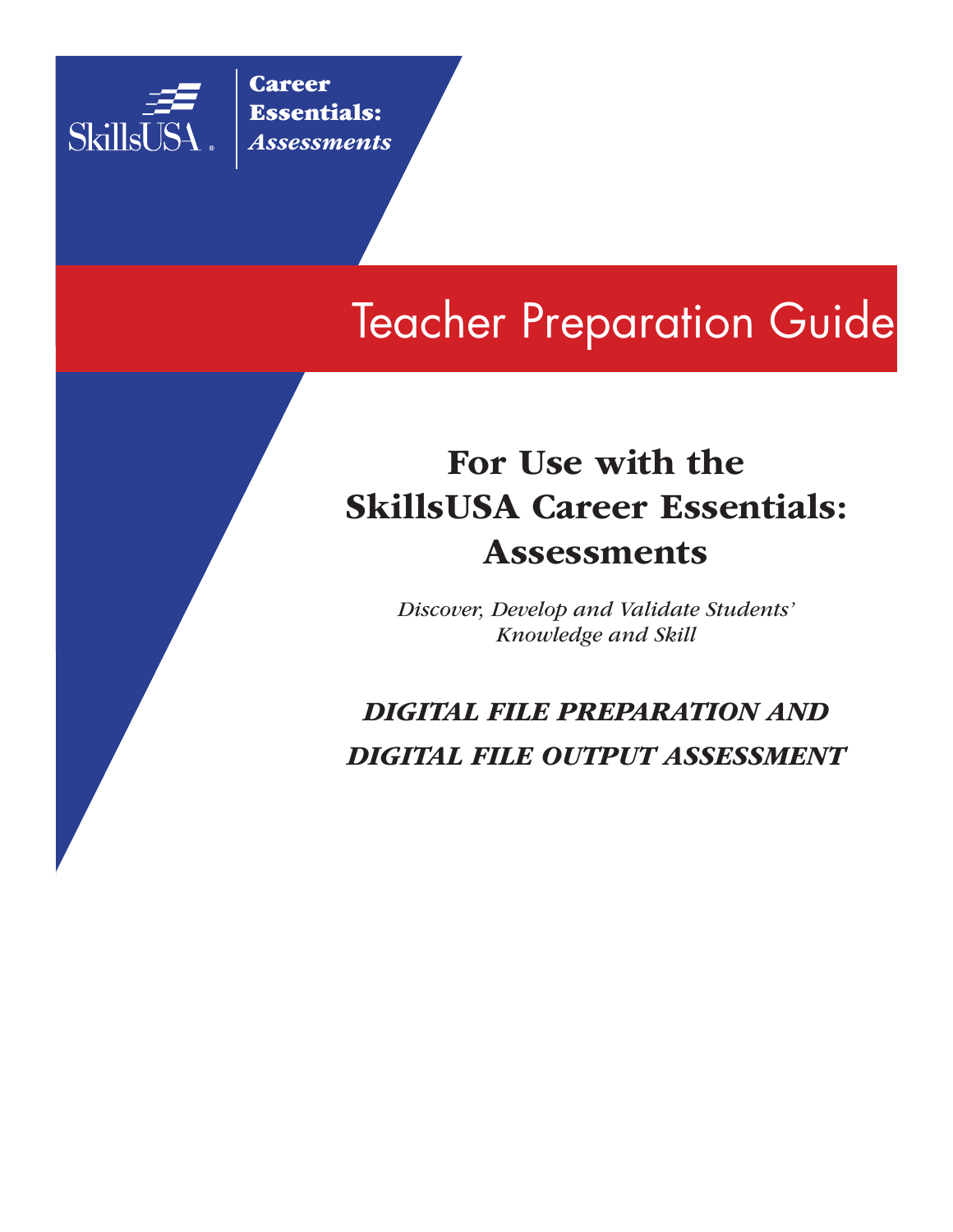### Introduction to SkillsUSA Career Essentials: Assessments

SkillsUSA Career Essentials: Assessments can help both students and teachers discover students' occupational strengths. By implementing this Career Essentials: Assessment, students and teachers can collaboratively develop a life-long learning plan to validate and enhance students' skills and knowledge. Assessment data results are beneficial for students, teachers and administrators in validating student learning, and improving programs and their accountability.

This teacher preparation guide is a tool developed for instructors to help students capitalize on their unique strengths, which can improve individual student performance and provide a clear way forward for student success.

The Career Essentials: Assessments Teacher Preparation Guide provides an easy-to-follow road map to implement the Career Essentials: Assessment. The guide is not meant to be curriculum nor should it replace that which already exists. It provides specific information regarding the Career Essentials: Assessment so teachers can identify existing curriculum areas that may need additional emphasis.

The guide ultimately helps teachers provide students with learning opportunities. Its goal is for students to become comfortable and successful with the Career Essentials: Assessment.

Inside the guide, teachers will find:

- Major content areas of the assessment
- A blueprint of the assessment competency areas
- A checklist of the various competency areas within the assessment
- Access to a trade- or technical-specific online 10-question demo assessment
- Resources used for the assessment development
- Access to an employability skills based, online 10-question practice assessment to help students navigate the assessment system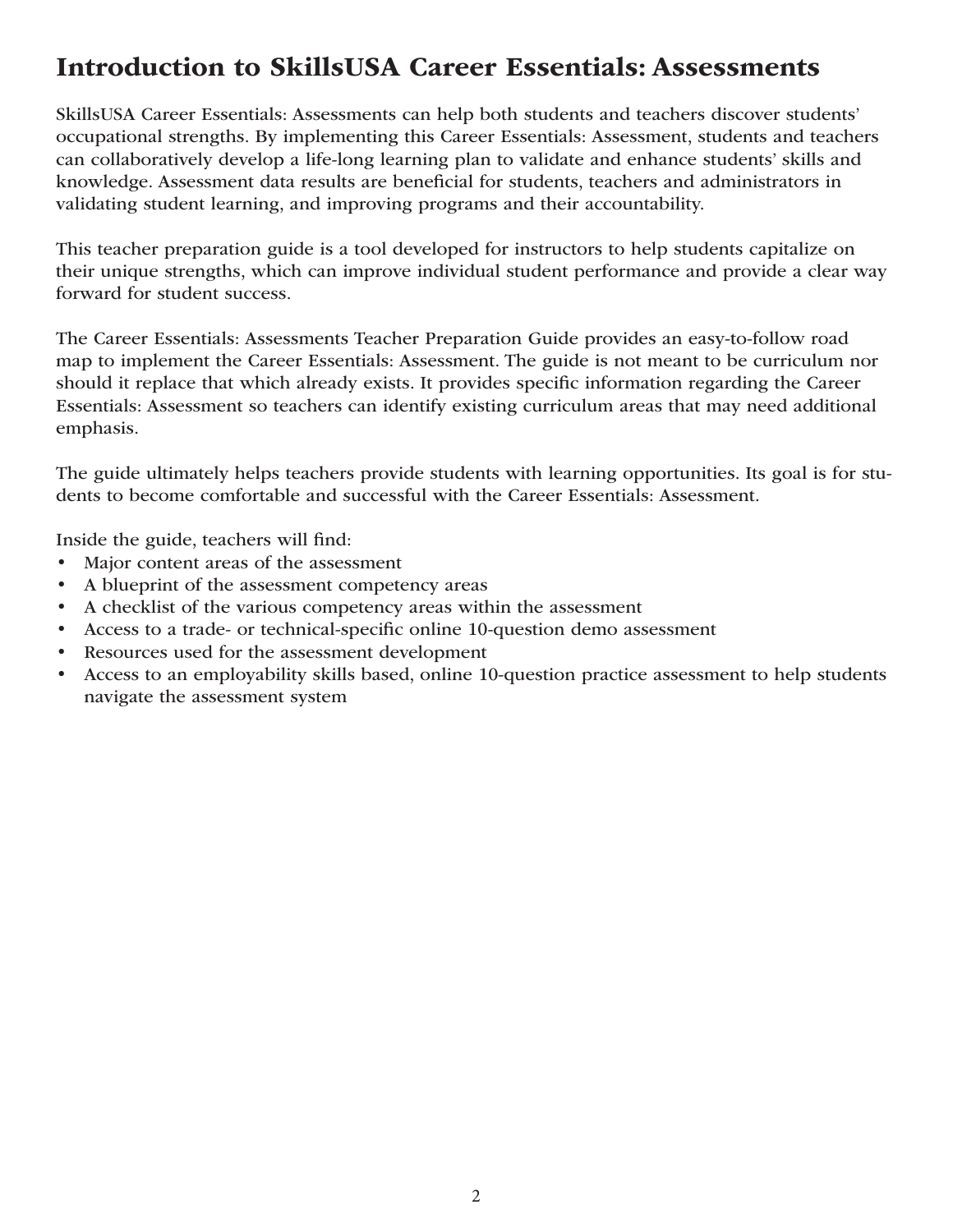### Table of Contents

| Student Tools: Access Directions for the Trade- or Technical Specific Online 10-Item Demo 8 |
|---------------------------------------------------------------------------------------------|
|                                                                                             |
|                                                                                             |
| Student Tools: Digital File Preparation and Digital File Output                             |
|                                                                                             |
|                                                                                             |
|                                                                                             |
|                                                                                             |
|                                                                                             |
|                                                                                             |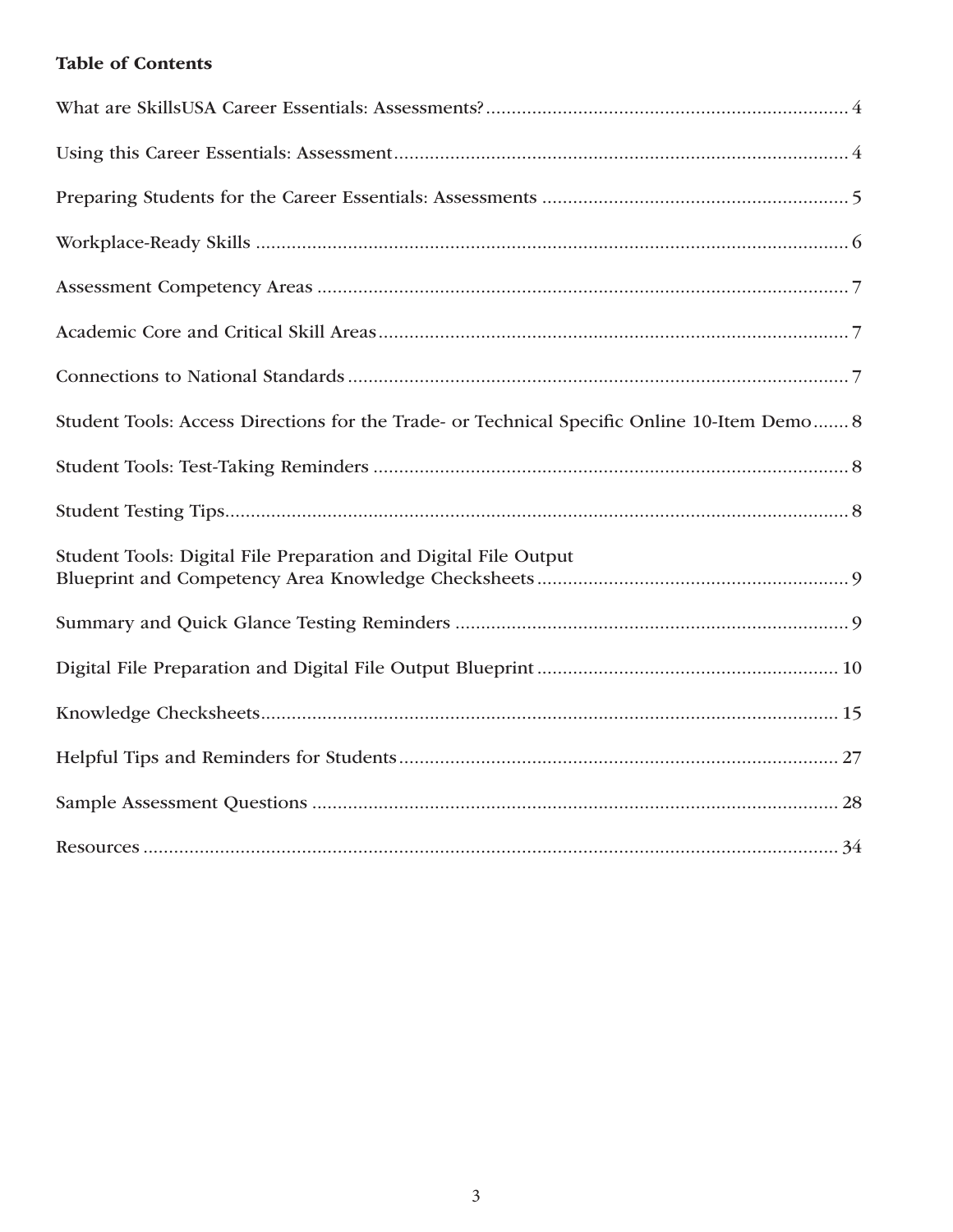### What are Career Essentials: Assessments?

SkillsUSA Career Essentials: Assessments are online assessments that evaluate technical and employability skills and knowledge. They are the way ahead for the next generation of our American workforce, and they help candidates validate their technical skills and knowledge to potential employers. They also help local instructors demonstrate the value of their programs, while supporting local industries with a pool of potential employees that has been tested by a system they can trust.

Each assessment was developed by a panel of industry, high school and college/postsecondary subject matter experts (SMEs) using national technical standards. Career Essentials: Assessments were created by industry to ensure relevance to entry-level skills, meet Perkins IV accountability requirements and provide certificates to students who achieve industry-defined scores. They ensure your students are workforce ready.

Career Essentials: Assessments incorporate photographs, videos, animations and illustrations to ensure clarity for each technical question. Dragand-drop and multiple-choice questions appeal to visual and kinesthetic learners and test content knowledge rather than test-taking abilities. Even simple multiple-choice questions are brought to life through pictures and animations.

Assessments are available in more than 40 trade, industrial and technical areas. A rigorous and educationally sound process captures critical competencies, standards and criteria as defined by industry.

Academic core and critical skill areas also exist in each assessment. State-level academic curriculum specialists identified connections to national academic standards.

Each one-hour assessment includes 50 questions. Under the supervision of a proctor, the integrity of each test is ensured by offering multiple unique versions of the assessment, which

For complete information regarding the Career Essentials: Assessments and to see all assessment areas, please visit the website at: *www.careeressentials.org* 

measure the same core and critical competencies. Even within the same version, questions and answers are displayed in varying orders to prevent test takers from copying others. Career Essentials: Assessments are designed to be userfriendly and intuitive for students.

Using this Career Essentials: Assessment

Every classroom is unique. You can use the Career Essentials: Assessment in a way that best suits your program and students. The following directions are SkillsUSA's suggested and preferred method to implement the assessments so that your students gain the most from the results.

The most important step in the Career Essentials: Assessment process is to select the correct assessment for your students. You are key to the selection process. Without your involvement, the wrong assessment may be selected. Assessment titles do not provide enough information for proper selection. Review the various assessment categories that best correspond to your program.

Next, look at each of the assessment titles within the category and the corresponding blueprint. The blueprint will tell you which competencies and subjects are addressed in the assessment.

Cross-walk the various blueprints with your classroom curriculum. The assessment blueprint will show what's emphasized and how competencies are weighed. Please remember the Career Essentials: Assessments are based on national industry standards, so the assessment may not perfectly align with the existing curriculum. Content may need to be added or emphasized to better prepare students for the Career Essentials: Assessment.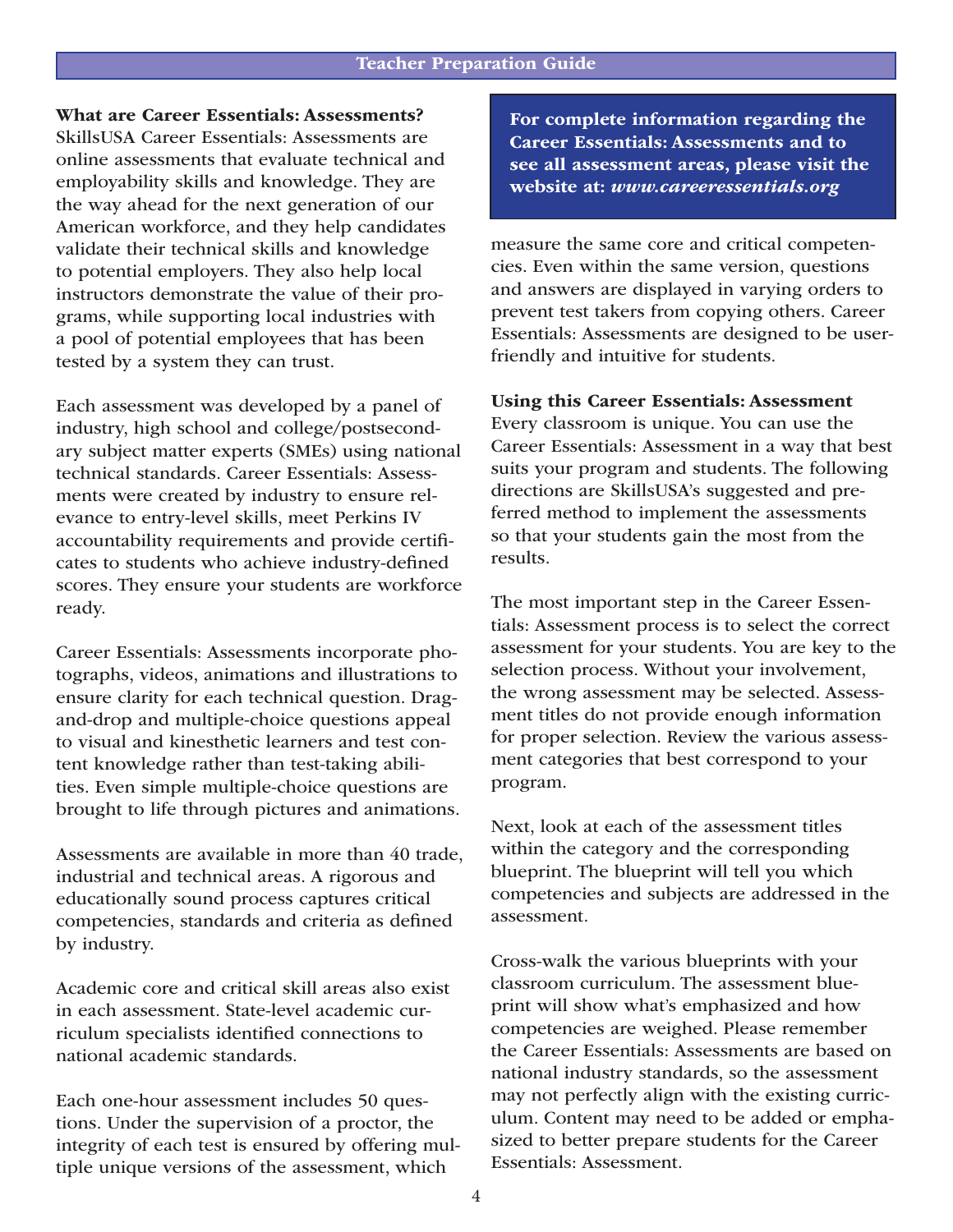Once you have selected the assessment that best fits your program, administer that Career Essentials: Assessments at the beginning of your students' final program year. This could be considered a pre-test.

Assessment results are available as soon as your student completes the assessment. The report provides you with a gap analysis to identify your students' learning needs according to each competency area within the assessment. Dynamic reports compare your students' performance to the current state and national averages. Reports also enable you to track a student's progress on an individual basis. The assessment pre-testing results provide you with a benchmark for your students and identify student learning gaps. This data may help you adjust your own curriculum and identify areas that may need more or less emphasis. The data can be shared with students so everyone can focus on learning areas that need improvement during the school year.

Then, at the end of the school year or program semester, administer your specific Career Essentials: Assessments a second time as a post-test.

Use post-test data to improve or adjust curriculum once again for your next program year. This way, curriculum adjustments are made using the student testing data rather than arbitrarily making adjustments.

This pre- and post-test process is a "win-win" situation for the teacher and especially the student! To ensure a quality process, SkillsUSA is ready to help at any time.

### Preparing Students for the Career Essentials: Assessment

Provide each student with a copy of their tradeor technical-specific Career Essentials: Assessments Blueprint. Do this at the beginning of your course. Review and discuss the blueprint with your class, providing insight on the assessment weighting and what is emphasized.

Have students discuss how they can assist each other to prepare for the assessment.

Place the Career Essentials: Assessments Blueprint on the classroom wall. The blueprint will help students focus on the appropriate course content areas that align with the assessment. It will also help everyone to be aware of the program's goals and expectations.

### The Career Essentials: Assessment at a Glance

- Select the correct assessment title. *Do not*  have someone select the assessment for you, as there may be several titles that may relate to your program
- Review the assessment blueprint that best aligns with your existing curriculum
- Identify gaps in your curriculum, and use additional resources to enhance or align the curriculum
- Share the assessment blueprint with the students so everyone is aware of the expectation
- Have your students take the assessment at the beginning of their final program year as a pre-test
- Use pre-test data to identify learning gaps or strengths of individual students or the class
- Remediate the students using the data analysis from pre-test to enhance, emphasize and adjust learning objectives
- Have your students take the assessment a second time (as a post-test) at the end of the program year to determine learning gains/gaps
- Use post-test data to improve or adjust curriculum for your next program year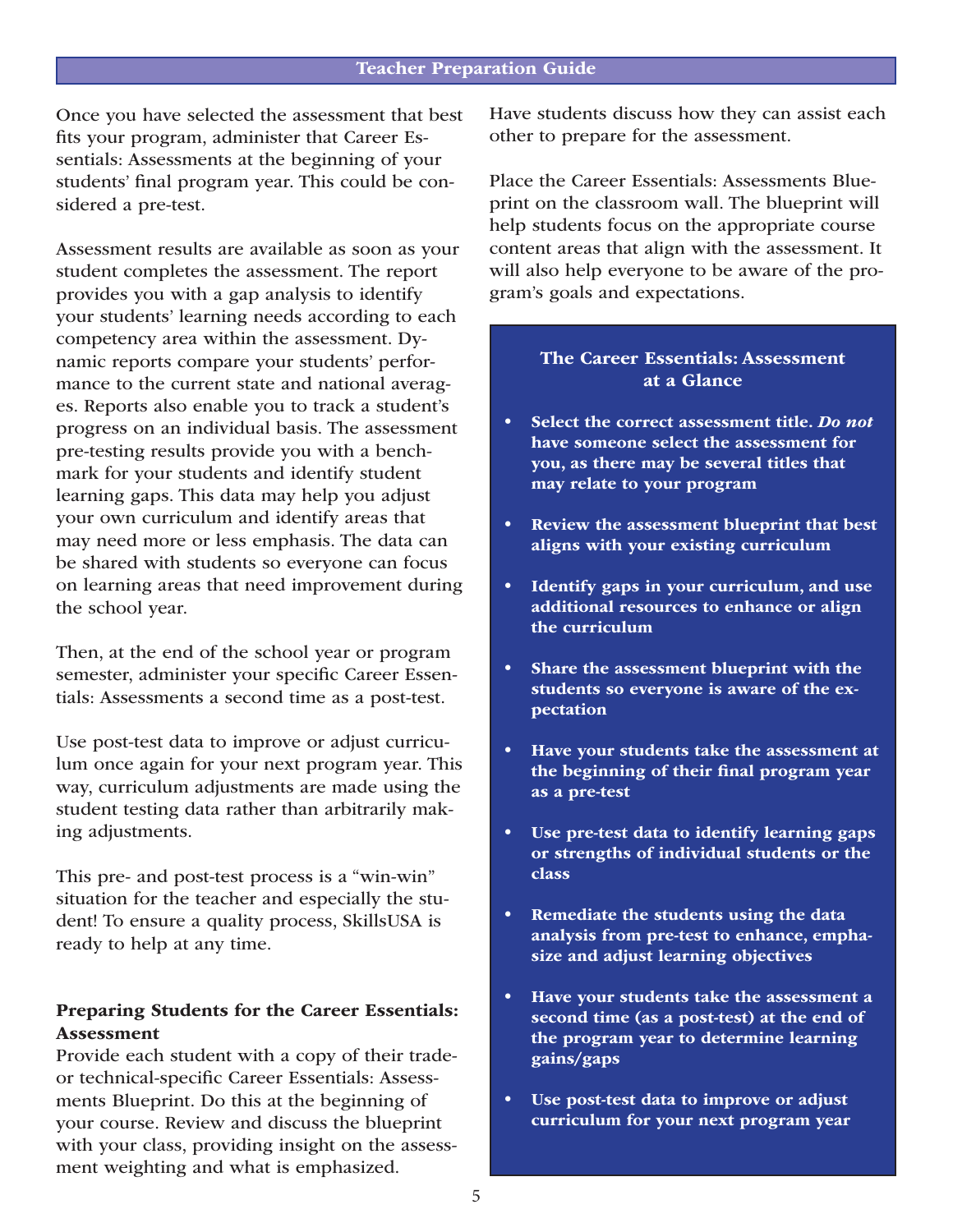#### Teacher Preparation Guide

Administer the Career Essentials: Assessment as a pre-test to identify student gaps. If possible, pre-test your students at the beginning of their final program year to identify learning gaps both individually and as a class. The data will provide an excellent "road map" to prepare students to take the assessment again (post-test) at the end of the program. Using the data, tailor the instruction to better prepare your students.

Use the Career Essentials: Assessment competency areas checksheets included in this guide to encourage class discussion and help students identify strengths and weaknesses.

Use the pre-test data to ascertain problematic learning areas. Have students identify discussion topics based on the various competency areas and their pre-test data results. Exercises, demonstrations and even questions can be developed by the students using their textbooks or other resources listed in this guide.

Assign homework that aligns to the assessment blueprint. Focus on a competency area within the assessment. Using the checksheets in this guide, have students develop questions and potential answers using the resources identified when developing the assessment. Use the questions for class discussion or "quiz bowl" activities.

Have students take the Career Essentials: Assessment trade- or technical-specific online 10-question demo assessment. This could be a homework assignment or done in class 30 days prior to taking the assessment the second time (as a post-test). This not only will provide students with specific sample questions and potential answers, but it will also allow students to experience the online system again and become more familiar with the types of questions they may encounter when taking the actual assessment.

Following the demo assessment, discuss the experience students had. What question(s) did they not understand? Did they have difficulty navigating the online system? This experience

will help students be more comfortable and confident when taking the final assessment.

Discuss as a class or individually with students which question(s) were difficult. Facilitate a discussion to glean more information regarding why certain answers were wrong. Offer techniques students can use to better determine correct answers.

#### Workplace-Ready Skills

Through the Career Essentials: Assessments, you have the option for your students take an Employability Assessment. This assessment tests a student's workplace-ready skills such as communication, teamwork, time management and more. It can be used for any student in any occupational area as a practice test or a separate assessment.

If you use the Employability Assessment as a practice test have students take it in class. Not only can the Employability Assessment help students become familiar with the navigational tools of the assessment system, but it can also measure and make your students aware of another important skill set. It may also help them become comfortable in the testing environment.

See the Career Essentials: Assessments website for more information: *www.careeressentials.org* 

The Employability Assessment is *not* intended to familiarize students with the Digital File Preparation and Digital File Output assessment content.

Please note: For all SkillsUSA Career Essentials: Assessments to be valid, instructors cannot be present in the room where their students will be taking the test. A proctor is required. Proctors can be other instructors, a school administrator or school counselor.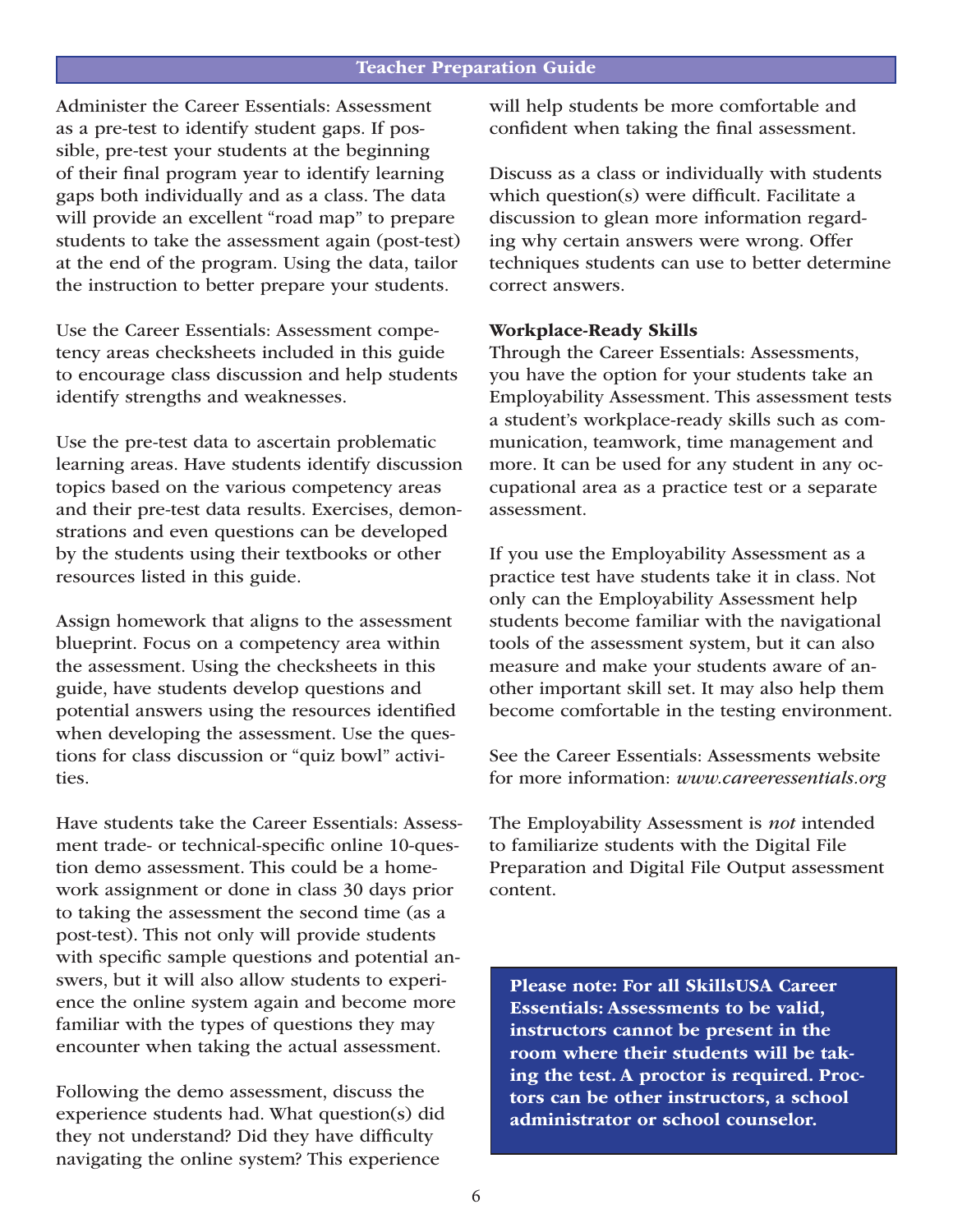### Assessment Competency Areas

SkillsUSA Career Essentials: Assessments Digital File Preparation and Digital File Output Assessment covers seven major technical competency areas (unit areas). In the online assessment, these seven competencies are tested with 50 interactive, multiple-choice items. Each competency area has a different number of items. The chart lists the major technical competency areas and the percentage of the assessment in each one.

### Technical Competency Areas for Digital File Preparation and Digital File Output

| <b>Competency</b>                | <b>Percentage of Area</b><br><b>Assessment</b> |
|----------------------------------|------------------------------------------------|
| Type                             | 13%                                            |
| Page Layout and Design           | 17%                                            |
| Image Capture and Editing        | $9\%$                                          |
| Illustration                     | 7%                                             |
| <b>PDF</b>                       | 4%                                             |
| Prepress                         | 15%                                            |
| Color Management                 | 10%                                            |
| File Systems and File Management | 7%                                             |
| Digital File Output              | 13%                                            |

### Academic Core and Critical Skill Areas

Academic core and critical skill areas also exist in each assessment. The SkillsUSA national technical committee identified that the following academic skills are embedded in the Digital File Preparation and Digital File Output training program and assessment:

### Math Skills

- Use fractions to solve practical problems
- Simplify numerical expressions
- Solve practical problems involving percents
- Solve single variable algebraic expressions

### Language Arts Skills

- Provide information in conversations and in group discussions
- Provide information in oral presentations
- Demonstrate use of nonverbal communication skills: eye contact, posture and gestures using interviewing techniques to gain information
- Demonstrate knowledge of appropriate reference materials

### Connections to National Standards

State-level academic curriculum specialists identified the following connections to national academic standards.

### Math Standards

- Geometry
- **Measurement**
- Problem solving
- Communication
- **Connections**
- **Representation**

*Source: NCTM Principles and Standards for School Mathematics. To view high school standards, visit:* www.nctm.org/standards/content. aspx?id=16909.

### Science Standards

- Understands the structure and properties of matter
- Understands the sources and properties of energy
- Understands forces and motion
- Understands the nature of scientific inquiry

*Source: McREL compendium of national science standards. To view and search the compendium, visit:* www2.mcrel.org/compendium/ *.*

### Language Arts Standards

Students read a wide range of print and nonprint texts to build an understanding of texts, of themselves, and of the cultures of the United States and the world; to acquire new information; to respond to the needs and demands of society and the workplace;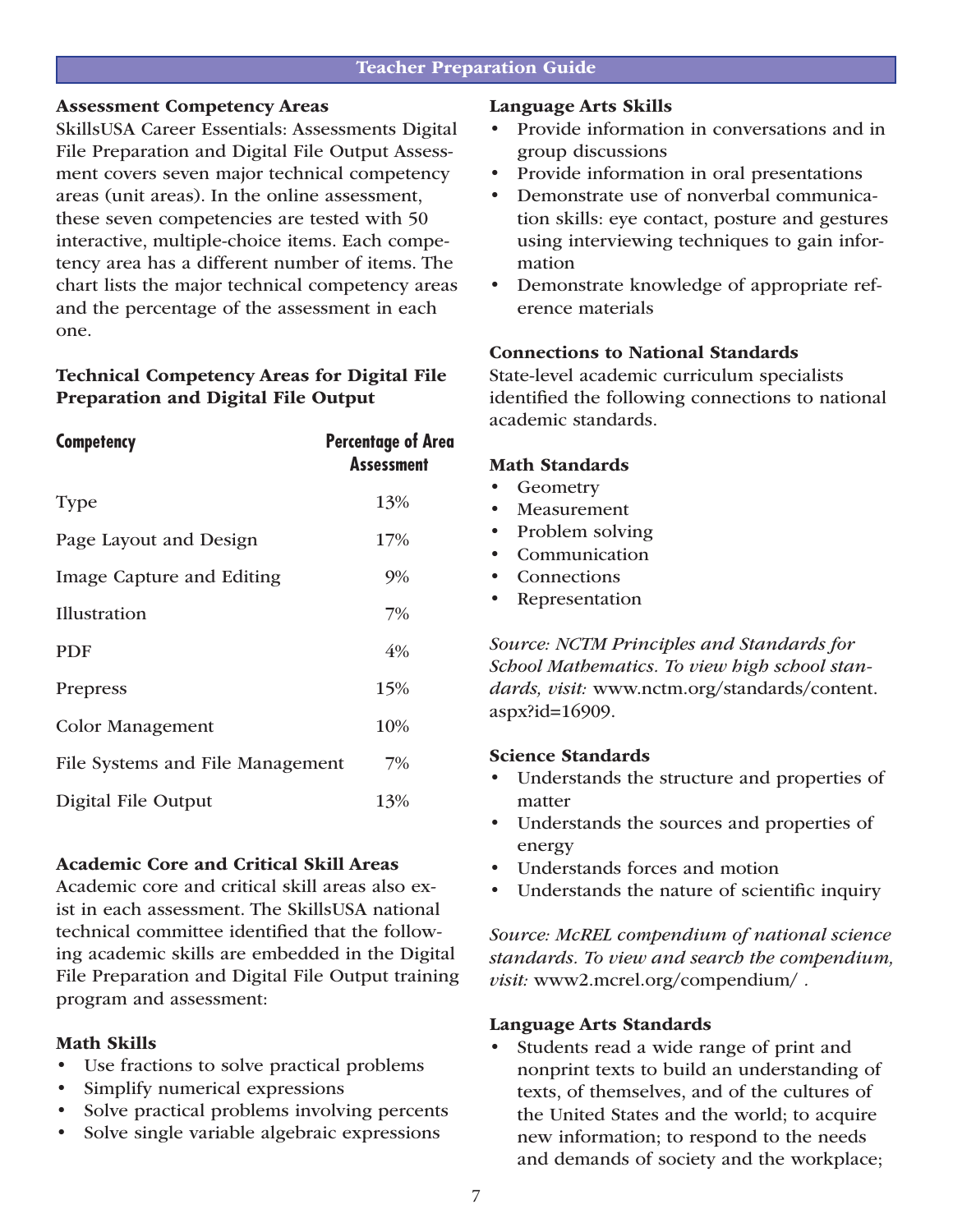and for personal fulfillment. Among these texts are fiction and nonfiction, classic and contemporary works.

- Students apply a wide range of strategies to comprehend, interpret, evaluate and appreciate texts. They draw on their prior experience, their interactions with other readers and writers, their knowledge of word meaning and of other texts, their word identification strategies and their understanding of textual features (e.g., sound-letter correspondence, sentence structure, context, and graphics).
- Students adjust their use of spoken, written and visual language (e.g., conventions, style, and vocabulary) to communicate effectively with a variety of audiences and for different purposes.
- Students use a variety of technological and information resources (e.g., libraries, databases, computer networks and video) to gather and synthesize information and to create and communicate knowledge.
- Students use spoken, written and visual language to accomplish their own purposes (e.g., for learning, enjoyment, persuasion and the exchange of information).

*Source: IRA/NCTE Standards for the English Language Arts. To view the standards, visit:* www.readwritethink.org/standards/index.html.

#### Student Tools:

Access Directions for the Trade- or Technical-Specific Online 10-Item Demo Assessment Have your students copy and paste this link *http://www.careeressentials.org/assessments/ demo-our-assessments/* into their browser. The sample programmatic questions will give you and your students an idea of the types of questions on the assessment and how the questions are generally written.

#### Test-Taking Reminders

Encourage your students to have good study habits. Below are basic reminders to better prepare students for life-long learning and workplace success. You may want to have this discussion at the beginning of the year to encourage students to incorporate these strategies.

- Develop a regular study schedule
- Identify a specific location to study
- Always take notes while studying in class or on your own
- Take short breaks during your study session
- Perform "mini-testing" to make sure you understand and comprehend the program concepts
- Join small study groups to help focus on the program content
- If you need special assistance in testing, tell your teacher or counselor so they can make accommodations

### Student Testing Tips

The most important tip for your students is to be prepared mentally and physically for the testing session. Make sure to tell them to get plenty of rest and eat healthy. Suggest they wear comfortable and appropriate clothing to the testing session. If they are able to bring items to the testing session, such as a non-programmable calculator, make sure they have the items ready the night before. Have students check our website at *http://www.careeressentials.org/ wp-content/uploads/2017/07/Permitted-Testing-Tools-Aids.pdf* for permitted tools or job aids that can be used during testing. The more organized they are before the testing period, the more relaxed they will be during the actual testing session.

Encourage your students to be relaxed and positive. If they begin to panic during the testing, suggest they take some deep breaths to relax and think positive thoughts.

Do not rush through the questions. Instruct your students to read the question and potential answers thoroughly. Tell them to make sure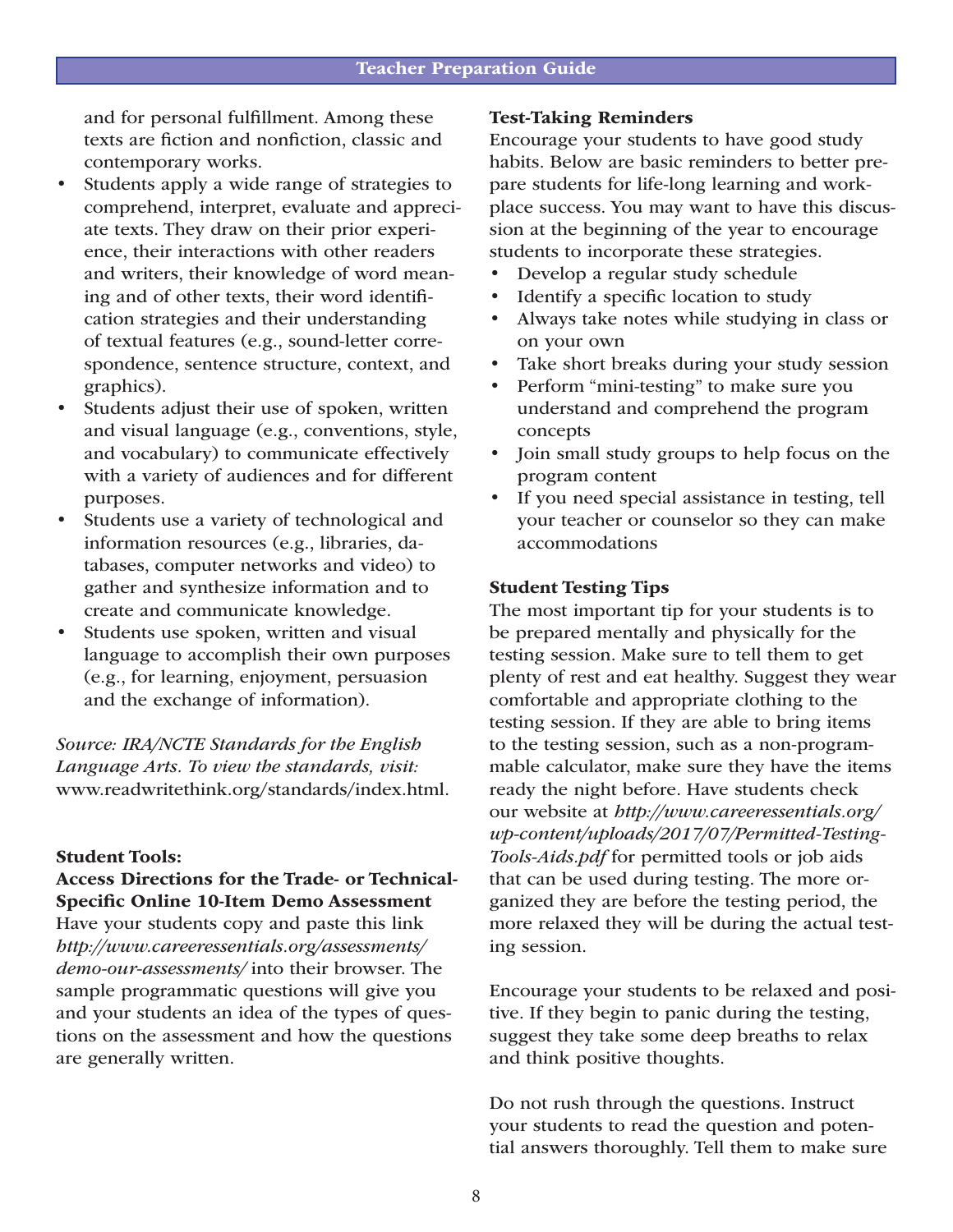they know exactly what the question is asking before answering. Let them know that if they are unsure, they can mark the question and return to it.

Use process of elimination. If your students are not sure of the correct answer, tell them to study the potential answers and eliminate the ones that they know are not correct.

If all else fails, tell students to *guess.* After they have exhausted all options, tell them to take their best guess at the correct answer. If they have studied the content area, they may intuitively know the correct answer. The Career Essentials: Assessment system does not penalize students for guessing and they may guess correctly!

#### Student Tools:

### Digital File Preparation and Digital File Output Blueprint and

Competency Area Knowledge Checksheets The next section provides the assessment blueprint and detailed topics within each competency area covered within the Digital File Preparation and Digital File Output assessment. Photocopy and share the following blueprints and checksheets with your students so they can better prepare for each of the competency areas within the Digital File Preparation and Digital File Output assessment.

### Summary and Quick Glance Testing Reminders

The Career Essentials: Assessments process is designed for program and curriculum improvement. This is a continuous improvement process to better meet the educational needs of your students by strategically using data results.

Advanced planning and preparation is a key component in implementing this process. Below we have attempted to summarize the steps in the suggested Career Essentials: Assessments implementation pre- and post-test process.

- Identify the correct assessment for your program
- Share the selected assessment blueprint with your students, parents, advisory board members and others. Place the blueprint on the classroom wall
- Pre-test your students at the beginning of their final programmatic year
- Use the data results to identify "learning" gaps"
- Share the pre-test data with the student $(s)$
- Tailor learning experiences to meet student needs and supplement current curriculum
- Develop homework assignments around the competency knowledge checksheets located in this guide
- Have students take the demo 10-question practice test 30 days prior to the post-test
- For students that need more time in the actual testing environment, use the Employability Assessment to review navigational tools and to make students more comfortable in the testing lab
- Finally, review the blueprint and knowledge checksheets in totality before taking the post-test to ensure students are aware of the expectation

Using the above steps, you and your students should see improvement in the post-test assessment score report and a percentage of knowledge gained.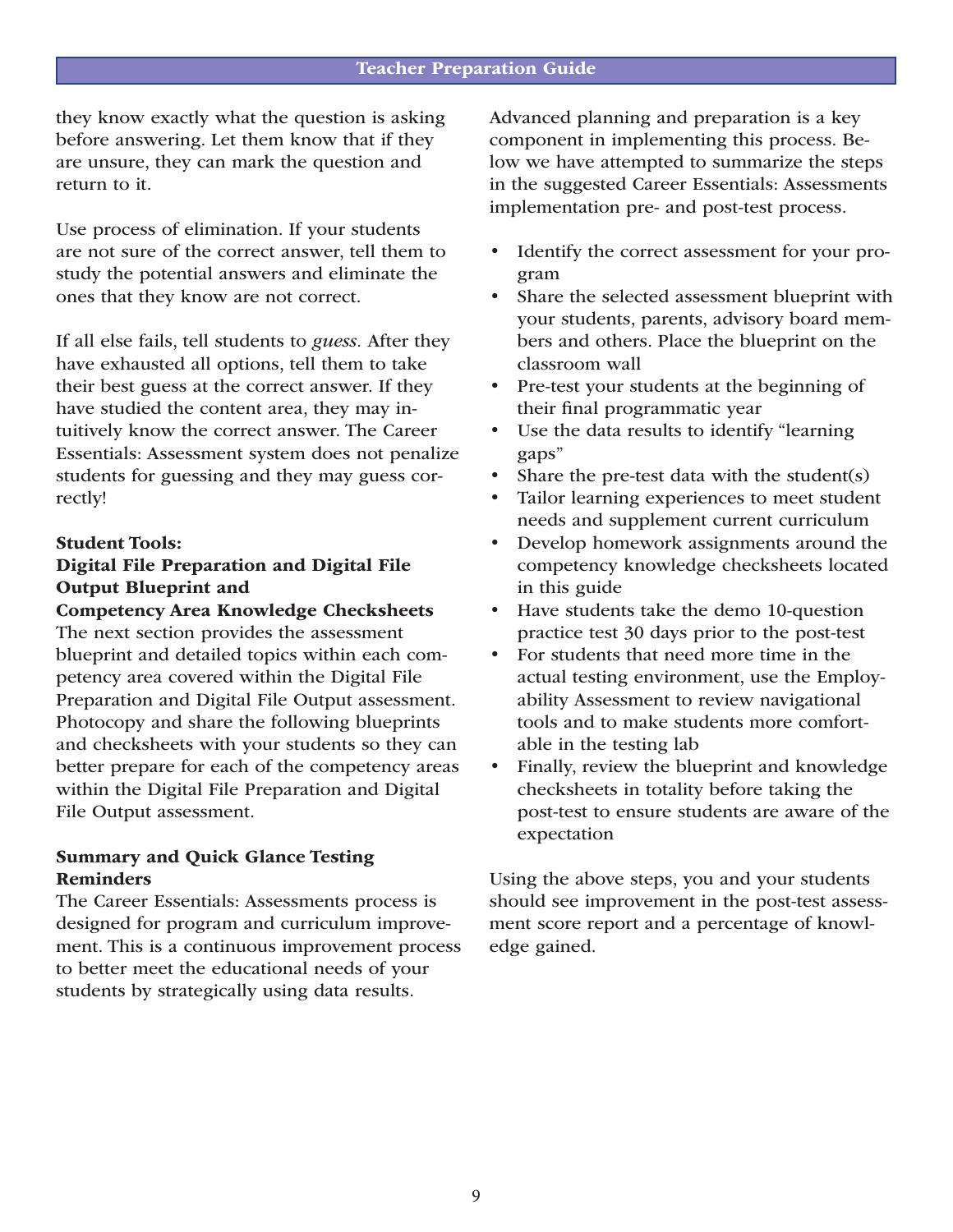



### **Digital File Preparation and Digital File Output Blueprint**

The PrintED/SkillsUSA Digital File Preparation competencies encompass the knowledge and skill set a student should master to exhibit proficiency in digital file preparation. The PrintED/SkillsUSA Digital File Preparation Career Essentials Assessment test questions align with the PrintED/SkillsUSA Digital File Preparation competencies.

**Note**: To fully prepare for **Digital File Preparation and Digital File Output** SkillsUSA Championships contest, refer to the current year's *SkillsUSA Championships Technical Standards*, now included with your SkillsUSA professional membership. If you need help in accessing this benefit, contact the SkillsUSA membership staff at 1-800-355-8422.

#### **Standards and Competencies**

Competencies are weighted throughout the assessment. The percent shown is the weight of the competency. There are 50 questions per assessment.

#### **Type**

- Compare the physical characteristics of basic type classifications: a. Serif; b. Sans Serif
- Identify the physical characteristics of type classifications: a. Bold; b. Italic; c. Roman
- Identify the physical characteristics of typographic characters: a. Uppercase; b. Lowercase; c. Small Caps; d. Ligatures; e. Glyphs; f. Subscript; g. Superscript
- Identify typographic ems and ens and their associated dashes
- Explain the use of points and picas as measurement increments
- Identify the physical characteristics of type: a. X-Height; b. Mean-Line; c. Baseline; d. Ascender; e. Descender; f. Leading (spacing); g. Tracking; h. Kerning
- Compare display (headline) type by their point sizes and type styles
- Recognize text alignment: a. Flush Left; b. Flush Right; c. Center; d. Justify
- Compare the differences of typeface technologies
- Describe font substitution when outputting a printed page
- Assess the effectiveness of a communication piece using different applications of type

#### **Page Layout and Design**

- Review Professional Page Layout software applications
- Review office/home-based software applications
- Demonstrate the use of computer menus, shortcut keys, and panels in an instructor specified page
- Create a multi-page document using: a. Number of pages; b. Facing pages; c. Page size and orientations; d. Columns; e. Margins; f. Bleeds; g. Slugs
- Utilize page layout software to place text from a word-processed file into a multi-page document
- Demonstrate the use of a digital dictionary and spell checker
- Demonstrate changing type attributes using: a. Font; b. Size; c. Style; d. Color
- Demonstrate changing type attributes using: a. Flush Left; b. Flush Right; c. Center; d. Justify; e. Justification (top, center, bottom justified)
- Describe widow and orphan formatting
- Explain the purpose of style sheets
- Identify masthead (header and footer)
- Explain the use of a graphic box in page layout software
- Explain the use of color tints
- Plan the steps of preflighting, proofing (hard and soft), packaging all files, and creating an output-appropriate PDF
- Discuss the use of variable data in a printing project



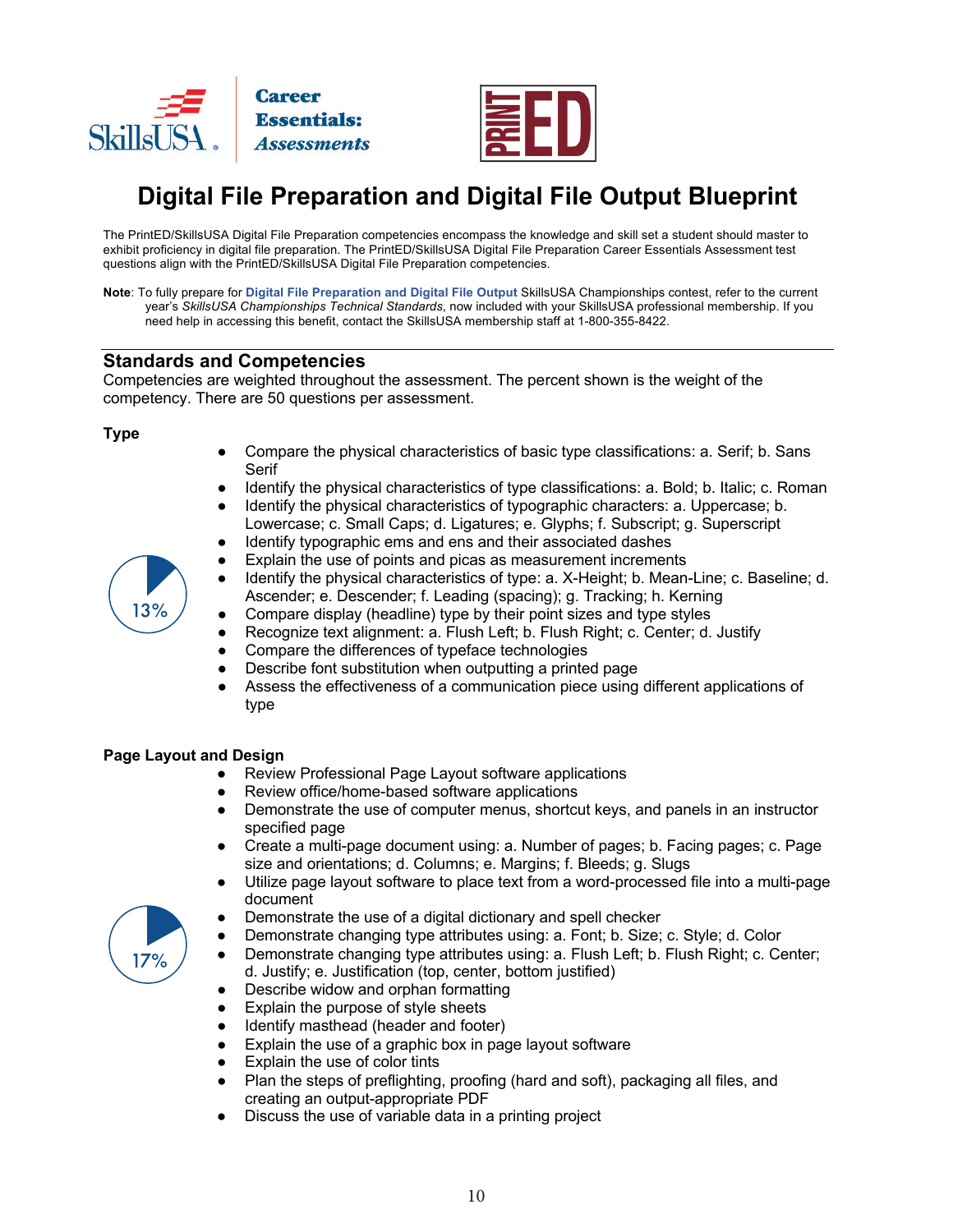



### **Image Capture and Editing**

- Review professional Image Editing software applications: Adobe Photoshop
- Identify different type of graphics: a. Line art; b. Vector; c. Raster; d. Continuous tone
- Compare examples of various graphic file formats and their extensions: a. TIFF (Tagged Image File format); b. EPS (Encapsulated PostScript); c. BMP (Bitmap); d. PSD (Native Adobe Photoshop); e. JPG (Joint Photographic Experts Guild); f. AI (Native Adobe Illustrator)
- Explain dots per inch (Output device resolution)
- Explain lines per inch resolution (Halftone)
- Discuss minimum resolution requirement for different reproduction devices: a. Screen display; b. Digital Press; c. Offset Press; d. Wide Format Inkjet Press
- Identify potential quality issues of improper relationships of Pixels per Inch (PPI), Dots per Inch (DPI) and Lines per Inch (LPI) on final output quality
- Create correct depth and resolution files on line art and continuous tone images using a scanner
- Discuss the RGB (Red, Green, Blue) additive color model
- Discuss spot color model (Pantone)
- Describe image cloning
- Explain the use of Optical Character Recognition (OCR)
- Review capabilities of adjusting color balance (gray balance) in an image editing software program
- Create a vector using manipulated type

#### **Illustration**

 $7%$ 

- Review the capabilities of professional illustration software applications: Adobe **Illustrator**
- Demonstrate the use of computer menus, shortcut keys, and panels in Illustration software
- Describe a vector graphic, bitmap image and vector graphic
- Create a single-color vector graphic
- Create a vector graphic to include tints, fills, strokes and color
- Convert a bitmap image to a vector

#### **PDF**



- Discuss the Adobe Portable Document Format (PDF)
- Determine the benefits of using a PDF format within the graphic communications industry
- Evaluate the methods to create PDF files
- Discuss PDF/x standards

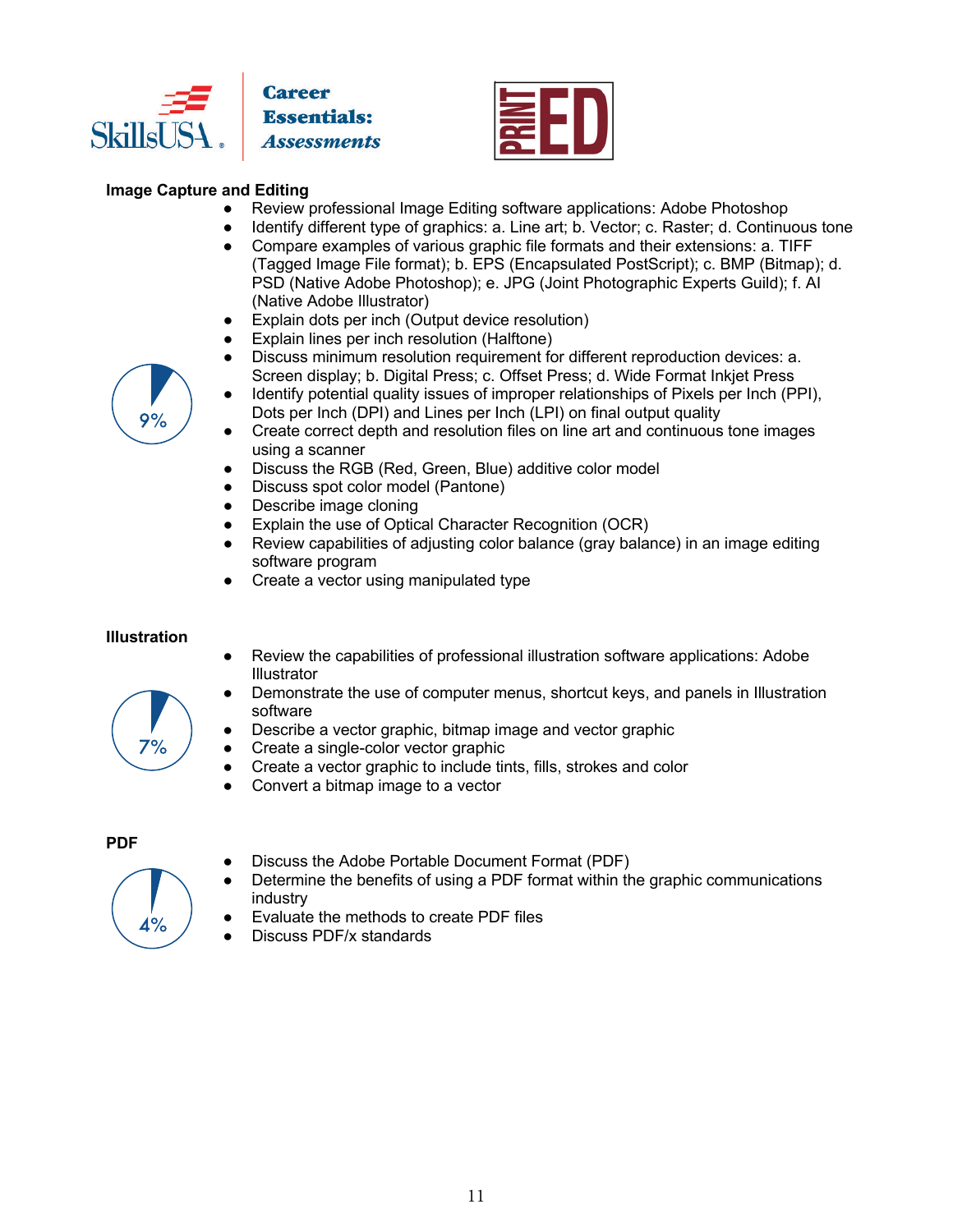

**Career Essentials:** 



#### **Prepress**



- Describe a job ticket
- Describe job specifications from a job ticket/docket
- Discuss the steps of preflighting a print file
- Identify common quality issues that are found during preflight process
- Discuss the use of trapping an image for print
- Describe software options for creating traps
- Identify imposition styles: a. Sheetwise; b. Work and Turn; c. Work and Tumble; d. Multiple Up; e. Perfecting
- Describe a folding dummy for print

#### **Color Management**

- Discuss the role of color management in a print workflow
- Describe color management techniques used in different steps of a print workflow: a. Monitor; b. Proofer; c. Digital Press; d. Offset Press; e. Wide Format Inkjet Press
- Explain the use of an ICC profile in a print workflow
- Create International Color Consortium (ICC) profile
- Describe Undercolor Removal (UCR)
- Describe Gray Component Replacement (GCR)
- Define proofing; a. Hard; b. Soft

#### **File Systems and File Management**

- Describe computer networking within a work environment
- Describe font management procedures on a computer workstation
- Discuss procedures for organizing and managing fonts on a workstation
- Discuss disaster recovery file backup options
- Describe file storage/transfer devices: a. CD-ROM; b. DVD; c. Flash Memory (USB); d. Tape; e. External Hard Drive; f. Networked backup drives; g. Offsite cloud backup
	- Demonstrate the use of a file compression utility for file storage or transfer
- Describe metadata



 $7%$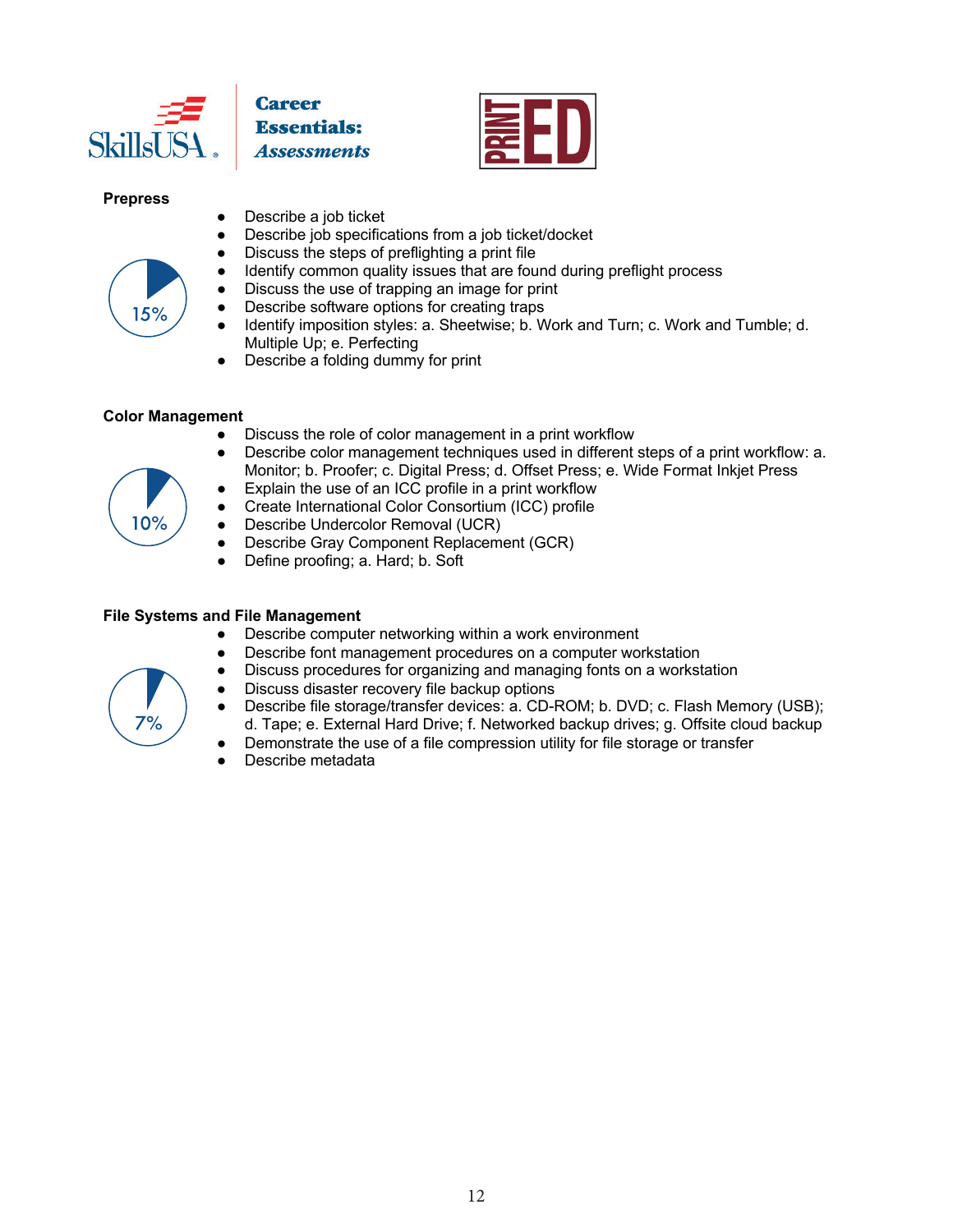



### **Digital File Output**

- Describe a Raster Image Processor (RIP)
- Describe the characteristics of plate material for offset printing: a. Paper; b. Plastic; c. **Metal**
- Describe the capabilities, specifications and functions of a platesetter
- Create a flowchart of workflow steps when outputting to offset press
- Explain how print queues can be optimized by a digital press operator
- Identify quality control marks: a. register marks; b. trim marks; c. fold lines; d. color bars; e. plate control
- Explain tone value increase (TVI) and its impact on printed materials
- Demonstrate outputting a file to a digital device
- Discuss quality control measurement devices: a. Densitometer; b. Colorimeter; c. Plate Readers; d. Spectrophotometer
- Discuss print shop quality process control Standard Operating Procedures (SOP)
- Review safety considerations when using computer-to-plate, digital production printer or digital press
- Read and interpret material safety data sheets (MSDS)
- Describe industry workflow automation guidelines: a. International Cooperation for Integration of Processes in Prepress, Press and Postpress (CIP4); b. Job Definition Format (JDF)

*SkillsUSA is of the understanding that students who take the PrintED/SkillsUSA Digital File Preparation Career Essentials Assessment have been enrolled in a digital file preparation training program with the following competencies embedded within the curriculum.* 

### **Identified Academic Skills**

#### **Math Skills**

- Use fractions to solve practical problems
- Simplify numerical expressions
- Solve practical problems involving percents
- Solve single variable algebraic expressions

#### **Language Arts Skills**

- Provide information in conversations and in group discussions
- Provide information in oral presentations
- Demonstrate use of nonverbal communication skills: eye contact, posture and gestures using interviewing techniques to gain information
- Demonstrate knowledge of appropriate reference materials

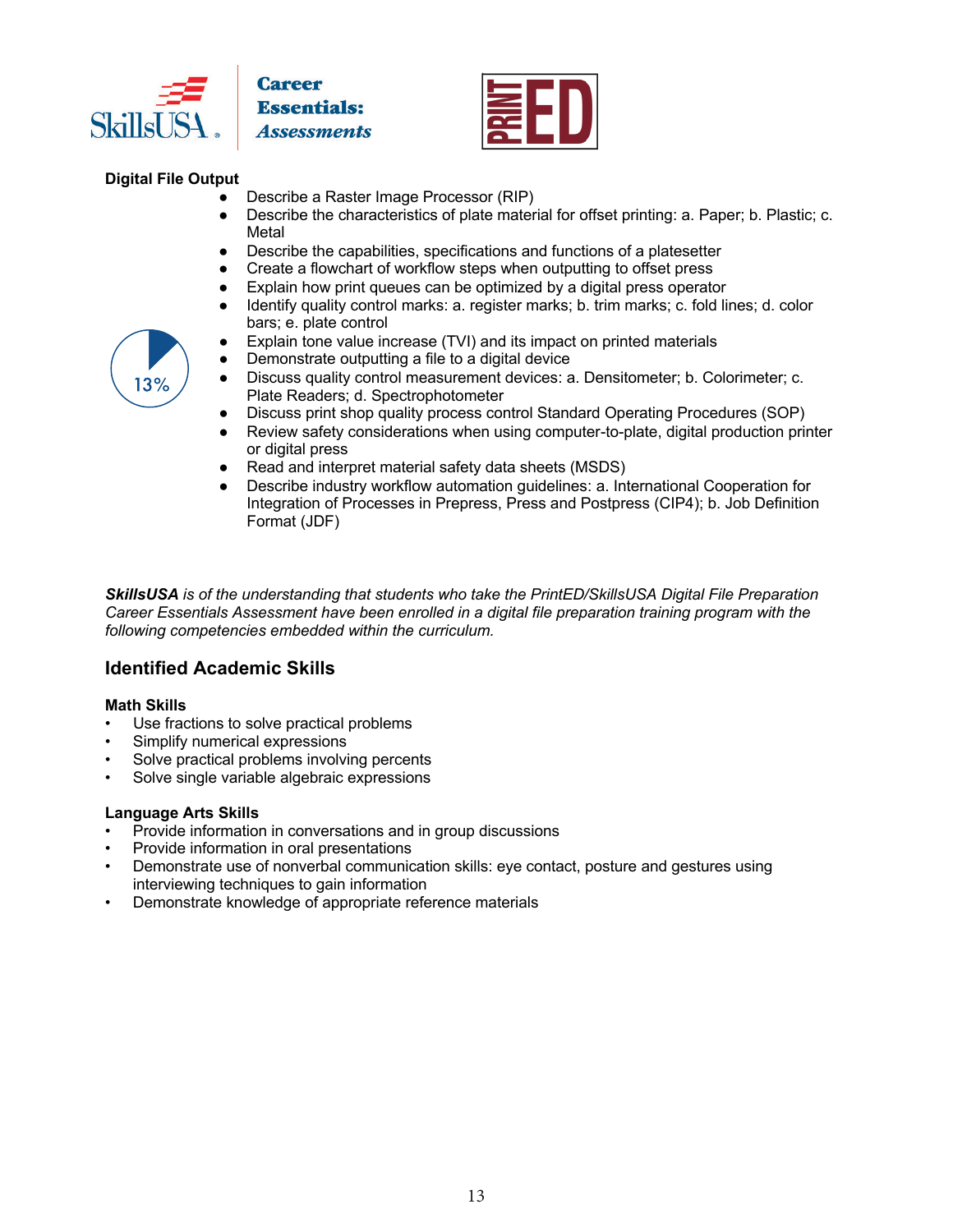



### **Connections to National Standards**

State-level academic curriculum specialists identified the following connections to national academic standards.

#### **Math Standards**

- Geometry
- Measurement
- Problem solving
- Communication
- **Connections**
- Representation

*Source:* NCTM Principles and Standards for School Mathematics. To view high school standards, visit: *www.nctm.org/standards/content.aspx?id=16909***.**

#### **Science Standards**

- Understands the structure and properties of matter
- Understands the sources and properties of energy
- Understands forces and motion
- Understands the nature of scientific inquiry

*Source:* McREL compendium of national science standards. To view and search the compendium, visit: *www.mcrel.org/standards-benchmarks/*.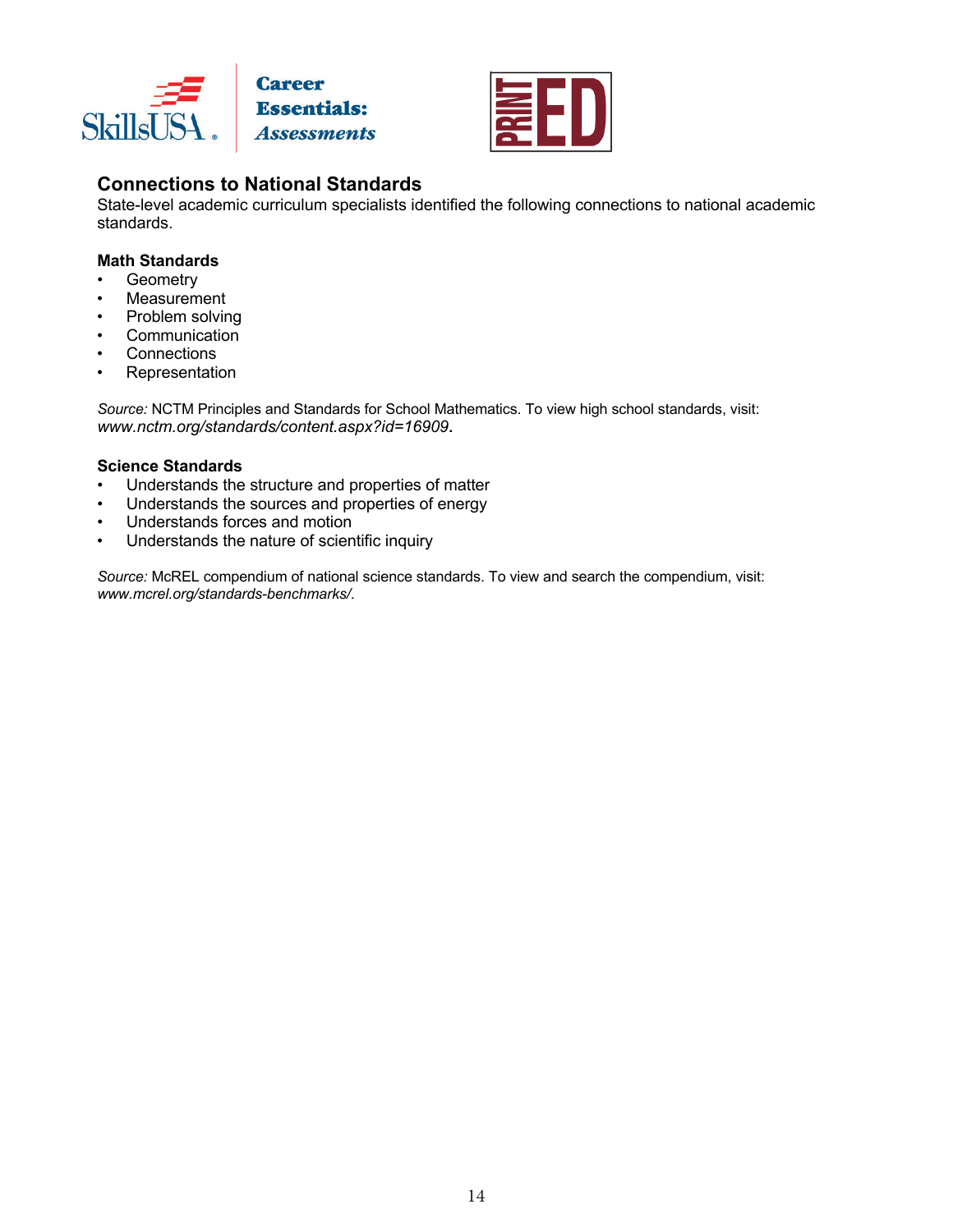

### Competency Area 1: Type

### Knowledge Check

|    | How well do you know how to:                                                                                                                                                            | Very Well                                                     | Somewhat Well              | Not Well                                            |
|----|-----------------------------------------------------------------------------------------------------------------------------------------------------------------------------------------|---------------------------------------------------------------|----------------------------|-----------------------------------------------------|
| 1. | Compare the physical characteristics of basic type classifications<br>a. Serif?<br>b. Sans Serif                                                                                        | $\Box$<br>$\Box$                                              | □<br>⊓                     | ⊓<br>$\Box$                                         |
| 2. | Identify the physical characteristics of type classifications<br>a. Bold?<br>b. Italic?<br>c. Roman?                                                                                    | □<br>$\Box$<br>⊓                                              | ┐                          | $\Box$                                              |
| 3. | Identify the physical characteristics of typographic characters<br>a. Uppercase?<br>b. Lowercase?<br>c. Small Caps?<br>d. Ligatures?<br>e. Glyphs?<br>f. Subscript?<br>g. Superscript?  | ⊓<br>$\Box$<br>$\Box$<br>$\Box$<br>Ω<br>$\Box$<br>$\Box$      | ┐<br>┐<br>┐<br>┐<br>□<br>⊓ | ⊓<br>$\Box$<br>$\Box$<br>$\Box$<br>$\Box$<br>$\Box$ |
| 4. | Identify typographic ems and ens and their associated dashes?                                                                                                                           | □                                                             | $\Box$                     | $\Box$                                              |
| 5. | Explain the use of points and picas as measurement increments?                                                                                                                          | □                                                             | $\Box$                     | $\Box$                                              |
| 6. | Identify the physical characteristics of type<br>a. X-Height?<br>b. Mean-Line?<br>c. Baseline?<br>d. Ascender?<br>e. Descender?<br>f. Leading (spacing)?<br>g. Tracking?<br>h. Kerning? | $\Box$<br>⊓<br>⊓<br>$\Box$<br>$\Box$<br>Ω<br>$\Box$<br>$\Box$ | ┐<br>┐<br>J<br>┐<br>J<br>⊓ | $\Box$<br>$\Box$<br>8888<br>889<br>$\Box$<br>$\Box$ |
| 7. | Compare display (headline) type by their point sizes and type styles?                                                                                                                   | ⊓                                                             | $\Box$                     | $\Box$                                              |
| 8. | Recognize text alignment<br>a. Flush Left?<br>b. Flush Right?<br>c. Center?<br>d. Justify?                                                                                              | $\Box$<br>□<br>$\Box$<br>$\Box$                               | - 1<br>┐<br>J              | ⊓<br>$\Box$<br>$\Box$<br>⊓                          |
| 9. | Compare the differences of typeface technologies?                                                                                                                                       | $\Box$                                                        | ⊓                          | ⊓                                                   |
|    | 10. Describe font substitution when outputting a printed page?                                                                                                                          | ⊓                                                             | ⊓                          | $\Box$                                              |
|    | 11. Assess the effectiveness of a communication piece using different ap-<br>plications of type?                                                                                        | $\Box$                                                        | $\Box$                     | $\Box$                                              |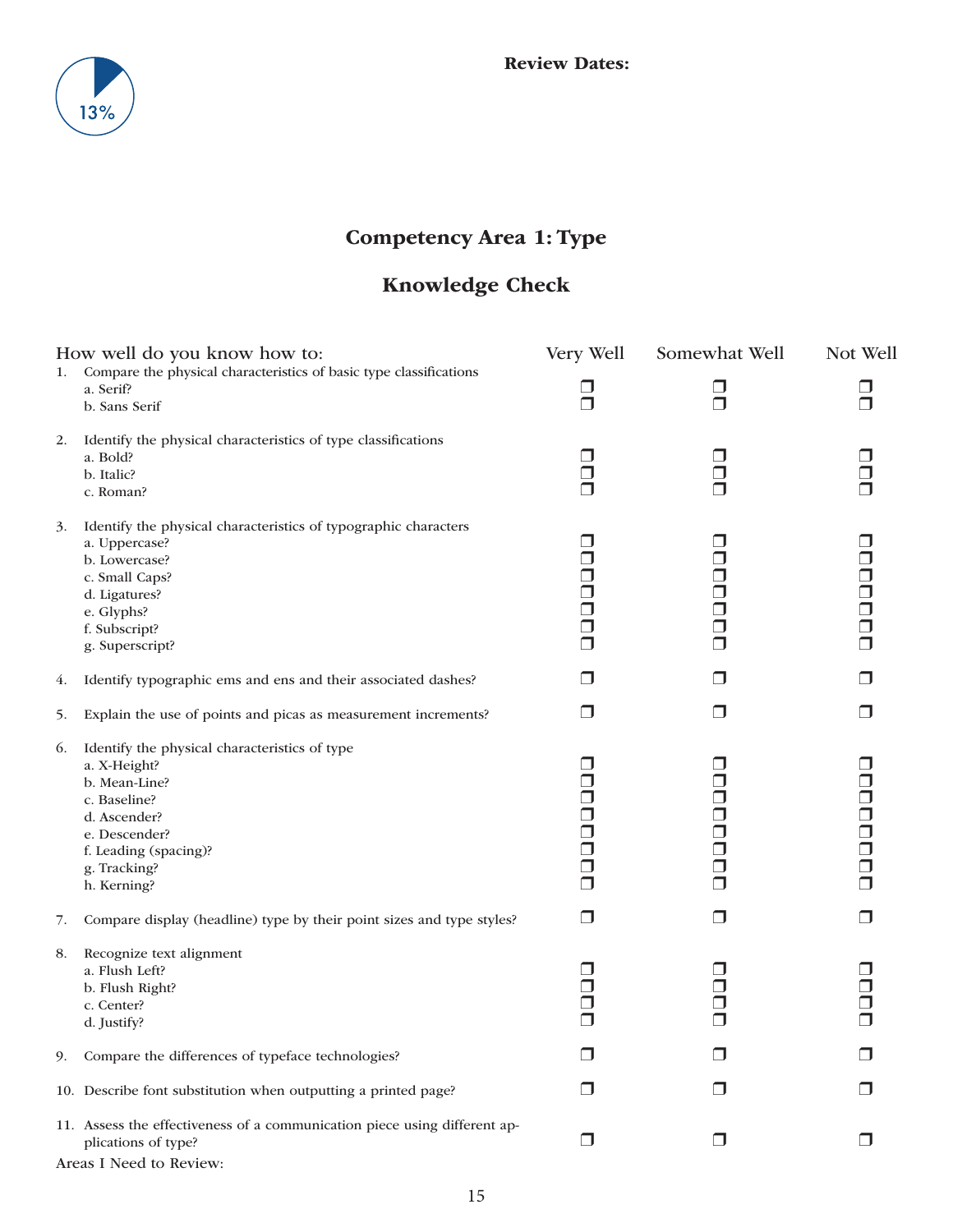

### Competency Area 2: Page Layout and Design

### Knowledge Check

| How well do you know how to:                                                                                                                                                 | Very Well                                         | Somewhat Well                 | Not Well                                                      |
|------------------------------------------------------------------------------------------------------------------------------------------------------------------------------|---------------------------------------------------|-------------------------------|---------------------------------------------------------------|
| 1. Review Professional Page Layout software applica-<br>tions?                                                                                                               | ⊓                                                 |                               | ⊓                                                             |
| 2. Review office/home-based software applications?                                                                                                                           | $\Box$                                            | $\blacksquare$                | $\Box$                                                        |
| 3. Demonstrate the use of computer menus, shortcut<br>keys, and panels in an instructor specified page?                                                                      | $\Box$                                            | $\blacksquare$                | ⊓                                                             |
| 4. Create a multi-page document using:<br>a. Number of pages?<br>b. Facing pages?<br>c. Page size and orientations?<br>d. Columns?<br>e. Margins?<br>f. Bleeds?<br>g. Slugs? | J<br>$\blacksquare$<br>⋃<br>□<br>$\Box$<br>$\Box$ | ∣ J<br>J<br>┚<br>□<br>$\Box$  | $\Box$<br>□<br>$\Box$<br>$\Box$<br>$\Box$<br>$\Box$<br>$\Box$ |
| 5. Utilize page layout software to place text from a<br>word-processed file into a multi-page document?                                                                      | $\Box$                                            | $\Box$                        | $\Box$                                                        |
| 6. Demonstrate the use of a digital dictionary and spell<br>checker?                                                                                                         | $\Box$                                            | $\Box$                        | $\Box$                                                        |
| 7. Demonstrate changing type attributes using<br>a. Font?<br>b. Size?<br>c. Style<br>d. Color?                                                                               | J<br>$\Box$<br>$\Box$                             | $\blacksquare$<br>⊔<br>$\Box$ | $\Box$<br>$\Box$<br>$\Box$<br>$\Box$                          |
| 8. Demonstrate changing type attributes using<br>a. Flush Left?<br>b. Flush Right?<br>c. Center?<br>d. Justify?<br>e. Justification (top, center, bottom justified)?         | $\Box$<br>H                                       | $\Box$                        | ⊓<br>$\Box$<br>⊓                                              |
| 9. Describe widow and orphan formatting?                                                                                                                                     | $\Box$                                            | $\Box$                        | $\Box$                                                        |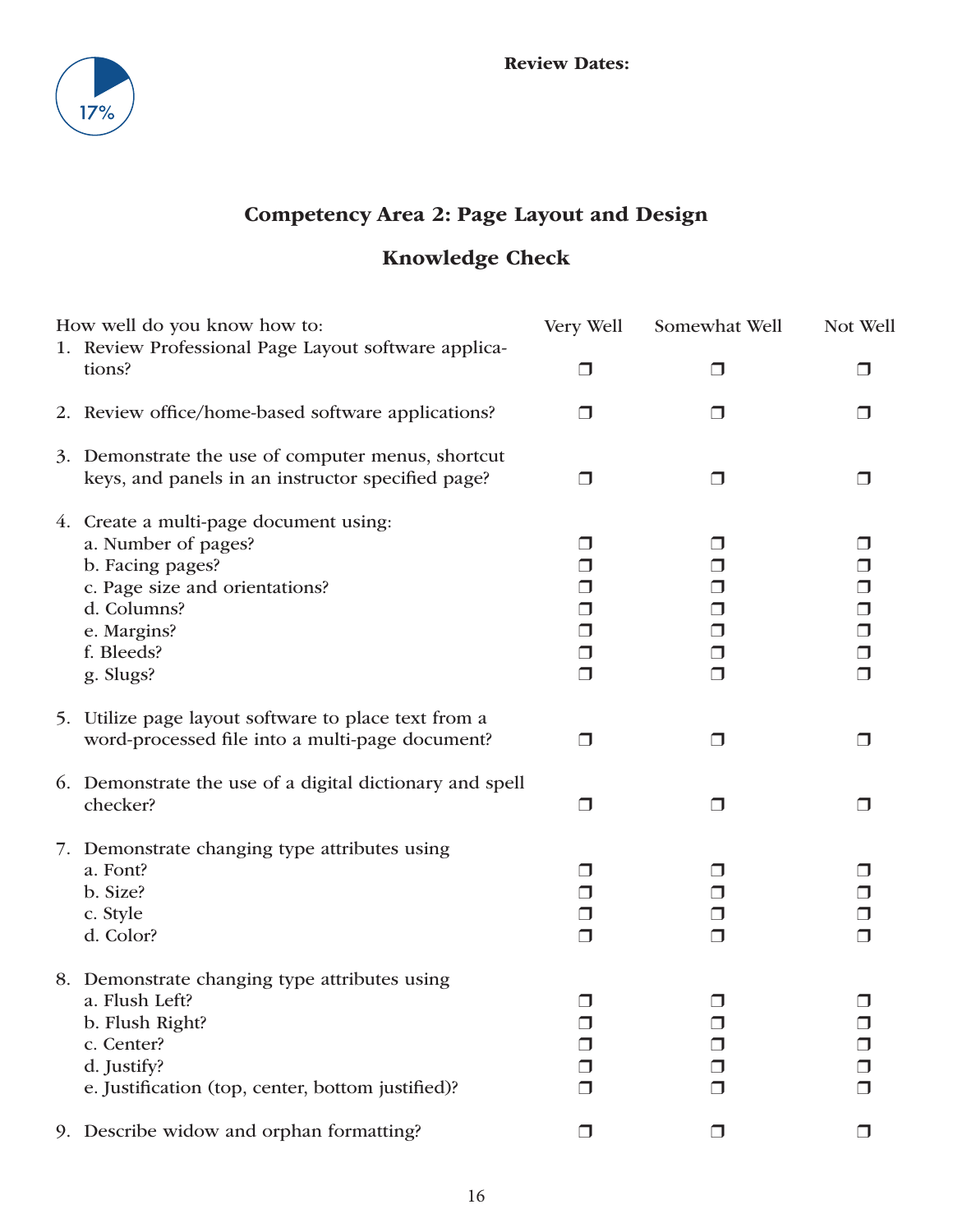| 10. Explain the purpose of style sheets?                                                                                          | Very Well | Somewhat Well | Not Well |
|-----------------------------------------------------------------------------------------------------------------------------------|-----------|---------------|----------|
| 11. Identify masthead (header and footer)?                                                                                        |           |               |          |
| 12. Explain the use of a graphic box in page layout soft-<br>ware?                                                                |           |               |          |
| 13. Explain the use of color tints?                                                                                               |           |               |          |
| 14. Plan the steps of preflighting, proofing (hard and<br>soft), packaging all files, and creating an output-<br>appropriate PDF? |           |               |          |
| 15. Discuss the use of variable data in a printing project?                                                                       |           |               |          |
|                                                                                                                                   |           |               |          |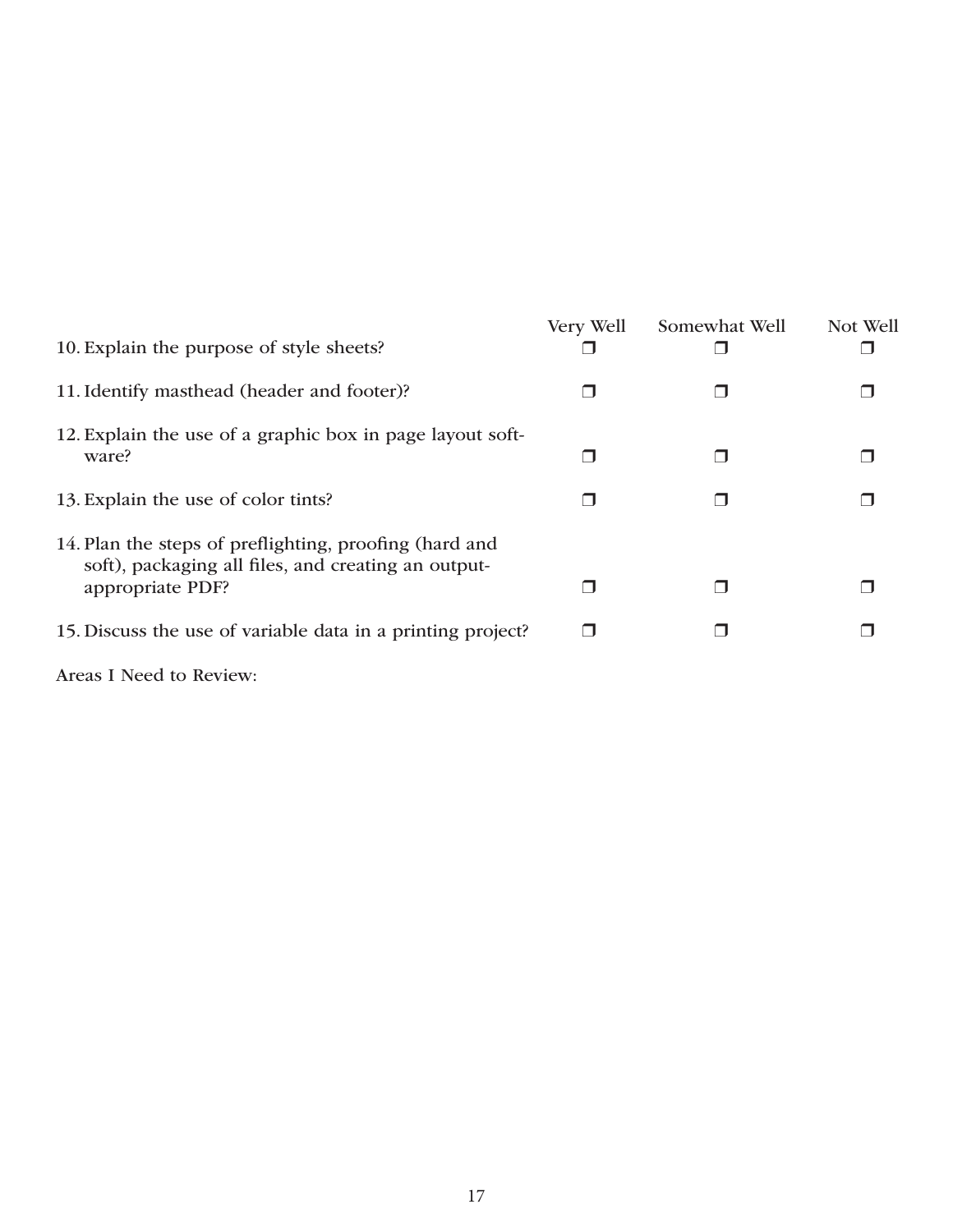

### Competency Area 3: Image Capture and Editing

### Knowledge Check

| How well do you know how to:                                                                         | Very Well                | Somewhat Well    | Not Well    |
|------------------------------------------------------------------------------------------------------|--------------------------|------------------|-------------|
| 1. Review professional Image Editing software applica-<br>tions                                      |                          |                  |             |
| Adobe Photoshop?                                                                                     | $\overline{\phantom{a}}$ | □                |             |
| 2. Identify different type of graphics                                                               |                          |                  |             |
| a. Line art?<br>b. Vector?                                                                           | ∣ J<br>⊓                 | ⋃<br>$\Box$      | □           |
| c. Raster?                                                                                           | $\Box$                   | $\Box$           |             |
| d. Continuous tone?                                                                                  | $\Box$                   | $\Box$           | $\Box$      |
| Compare examples of various graphic file formats<br>3.<br>and their extensions                       |                          |                  |             |
| a. TIFF (Tagged Image File format)?                                                                  |                          | ⊔                |             |
| b. EPS (Encapsulated PostScript)?                                                                    | ⋃                        | $\Box$           | $\Box$      |
| c. BMP (Bitmap)?                                                                                     |                          | $\Box$           | $\Box$      |
| d. PSD (Native Adobe Photoshop)?                                                                     | $\Box$                   | $\Box$           | $\Box$      |
| e. JPG (Joint Photographic Experts Guild)?<br>f. AI (Native Adobe Illustrator)?                      | $\Box$<br>ı.             | $\Box$<br>$\Box$ | $\Box$<br>⊓ |
| 4. Explain dots per inch (Output device resolution)?                                                 | $\Box$                   | $\Box$           |             |
| 5. Explain lines per inch resolution (Halftone)?                                                     | $\Box$                   | $\Box$           | H           |
| 6. Discuss minimum resolution requirement for differ-                                                |                          |                  |             |
| ent reproduction devices<br>a. Screen display?                                                       | $\Box$                   | $\Box$           | ⊓           |
| b. Digital Press?                                                                                    | $\Box$                   | $\Box$           | $\Box$      |
| c. Offset Press?                                                                                     | □                        | $\Box$           |             |
| d. Wide Format Inkjet Press?                                                                         | $\Box$                   | $\Box$           | $\Box$      |
| 7. Identify potential quality issues of improper<br>relationships of Pixels per Inch (PPI), Dots per |                          |                  |             |
| Inch (DPI) and Lines per Inch (LPI) on final output<br>quality?                                      | $\blacksquare$           | $\Box$           |             |
| 8. Create correct depth and resolution files on line art                                             |                          |                  |             |
| and continuous tone images using a scanner?                                                          | $\blacksquare$           | $\Box$           |             |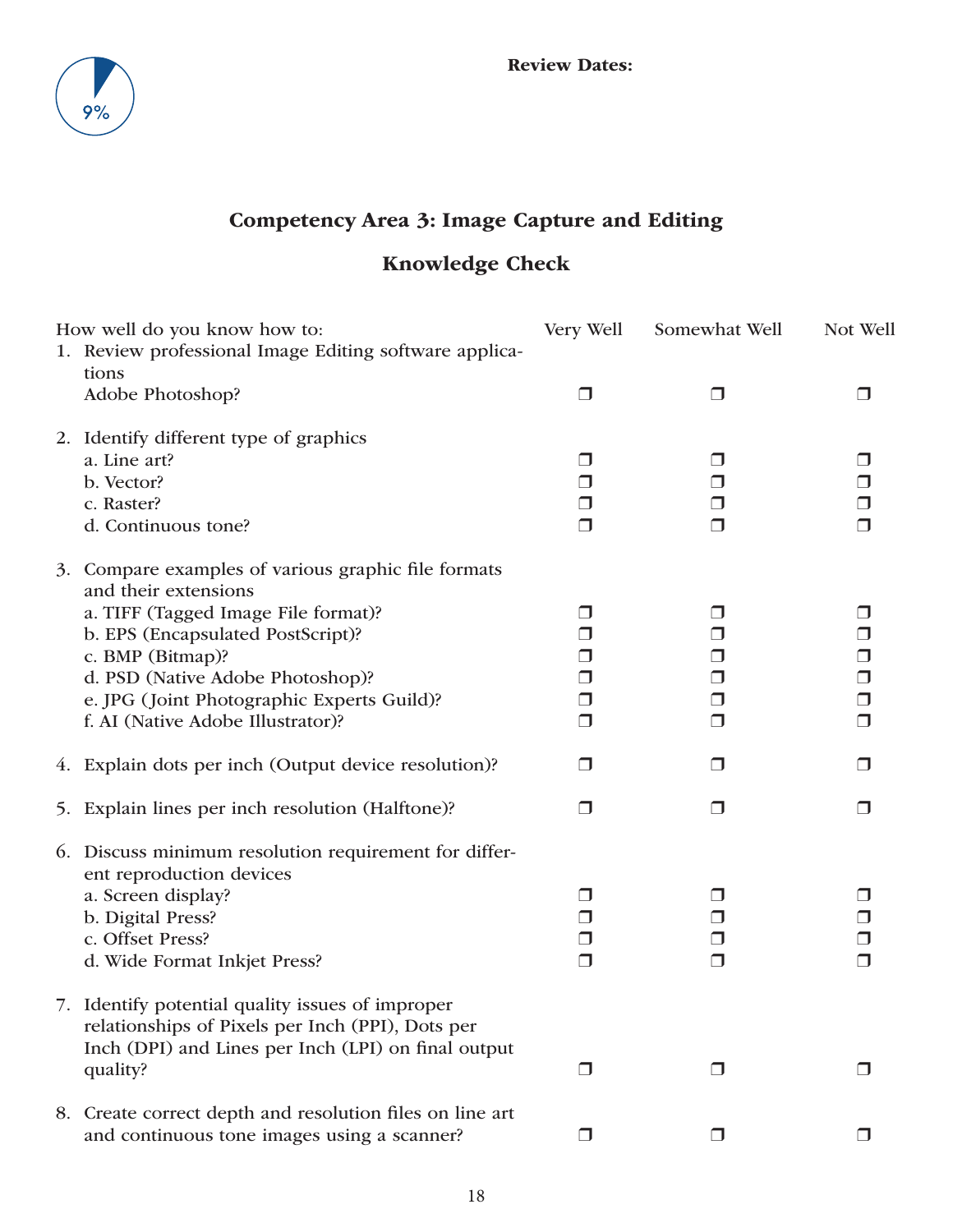|                                                                                                                 | Very Well | Somewhat Well | Not Well |
|-----------------------------------------------------------------------------------------------------------------|-----------|---------------|----------|
| 9. Discuss the RGB (Red, Green, Blue) additive<br>color model?                                                  |           |               |          |
| 10. Discuss spot color model (Pantone)?                                                                         |           |               |          |
| 11. Describe image cloning?                                                                                     |           |               |          |
| 12. Explain the use of Optical Character Recog-<br>nition (OCR)?                                                |           |               |          |
| 13. Review capabilities of adjusting color bal-<br>ance (gray balance) in an image editing<br>software program? |           |               |          |
| 14. Create a vector using manipulated type?                                                                     |           |               |          |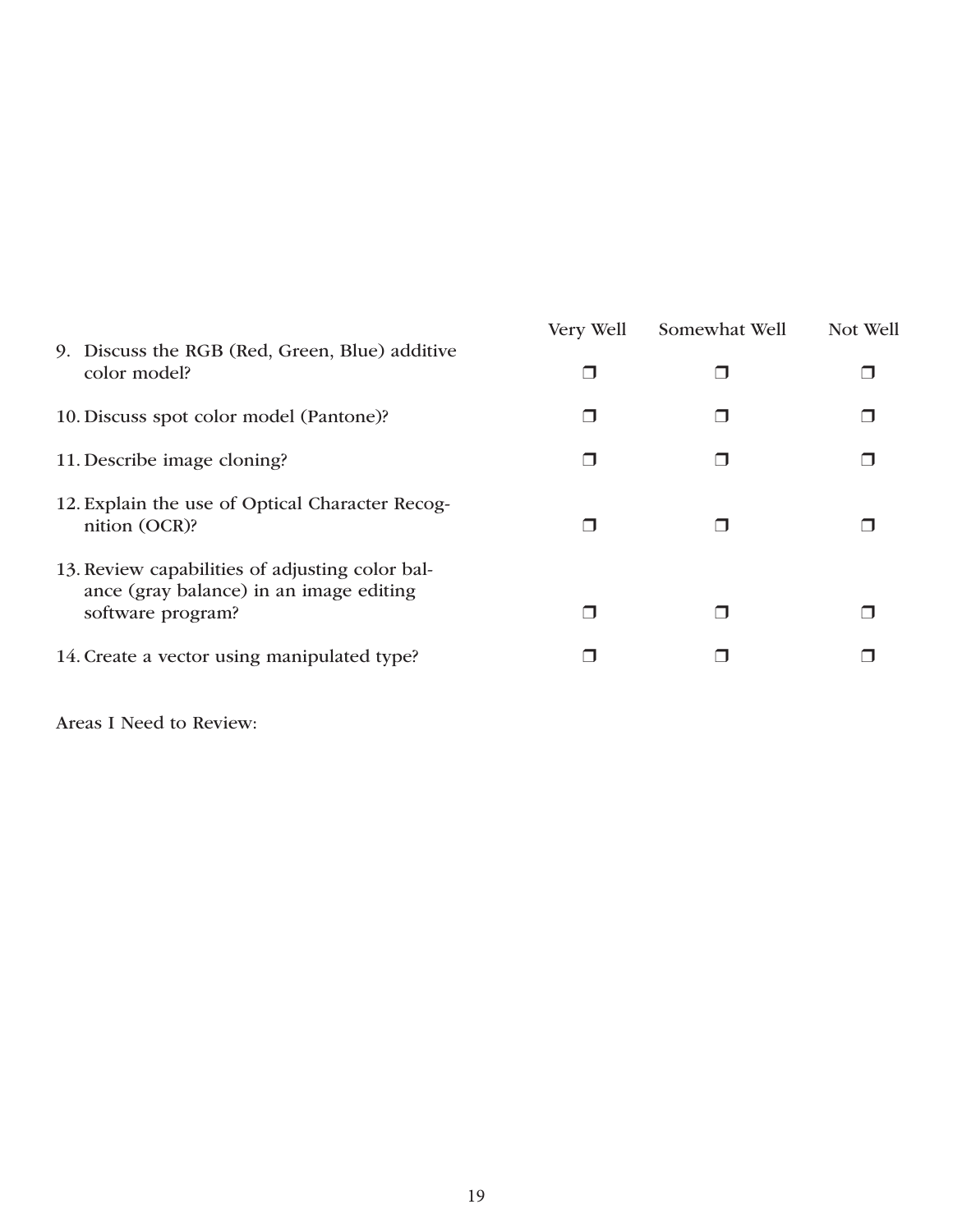

### Competency Area 4: Illustration

### Knowledge Check

|                                            | Very Well                                                                                                                                                                                                                                                                                                                                                                         | Somewhat Well | Not Well |
|--------------------------------------------|-----------------------------------------------------------------------------------------------------------------------------------------------------------------------------------------------------------------------------------------------------------------------------------------------------------------------------------------------------------------------------------|---------------|----------|
| software applications:                     |                                                                                                                                                                                                                                                                                                                                                                                   |               |          |
|                                            |                                                                                                                                                                                                                                                                                                                                                                                   |               |          |
| keys, and panels in Illustration software? |                                                                                                                                                                                                                                                                                                                                                                                   |               |          |
|                                            |                                                                                                                                                                                                                                                                                                                                                                                   |               |          |
| graphic?                                   |                                                                                                                                                                                                                                                                                                                                                                                   |               |          |
|                                            |                                                                                                                                                                                                                                                                                                                                                                                   |               |          |
|                                            |                                                                                                                                                                                                                                                                                                                                                                                   |               |          |
| and color?                                 |                                                                                                                                                                                                                                                                                                                                                                                   |               |          |
|                                            |                                                                                                                                                                                                                                                                                                                                                                                   |               |          |
|                                            | How well do you know how to:<br>1. Review the capabilities of professional illustration<br>Adobe Illustrator?<br>2. Demonstrate the use of computer menus, shortcut<br>3. Describe a vector graphic, bitmap image and vector<br>4. Create a single-color vector graphic?<br>5. Create a vector graphic to include tints, fills, strokes<br>6. Convert a bitmap image to a vector? |               |          |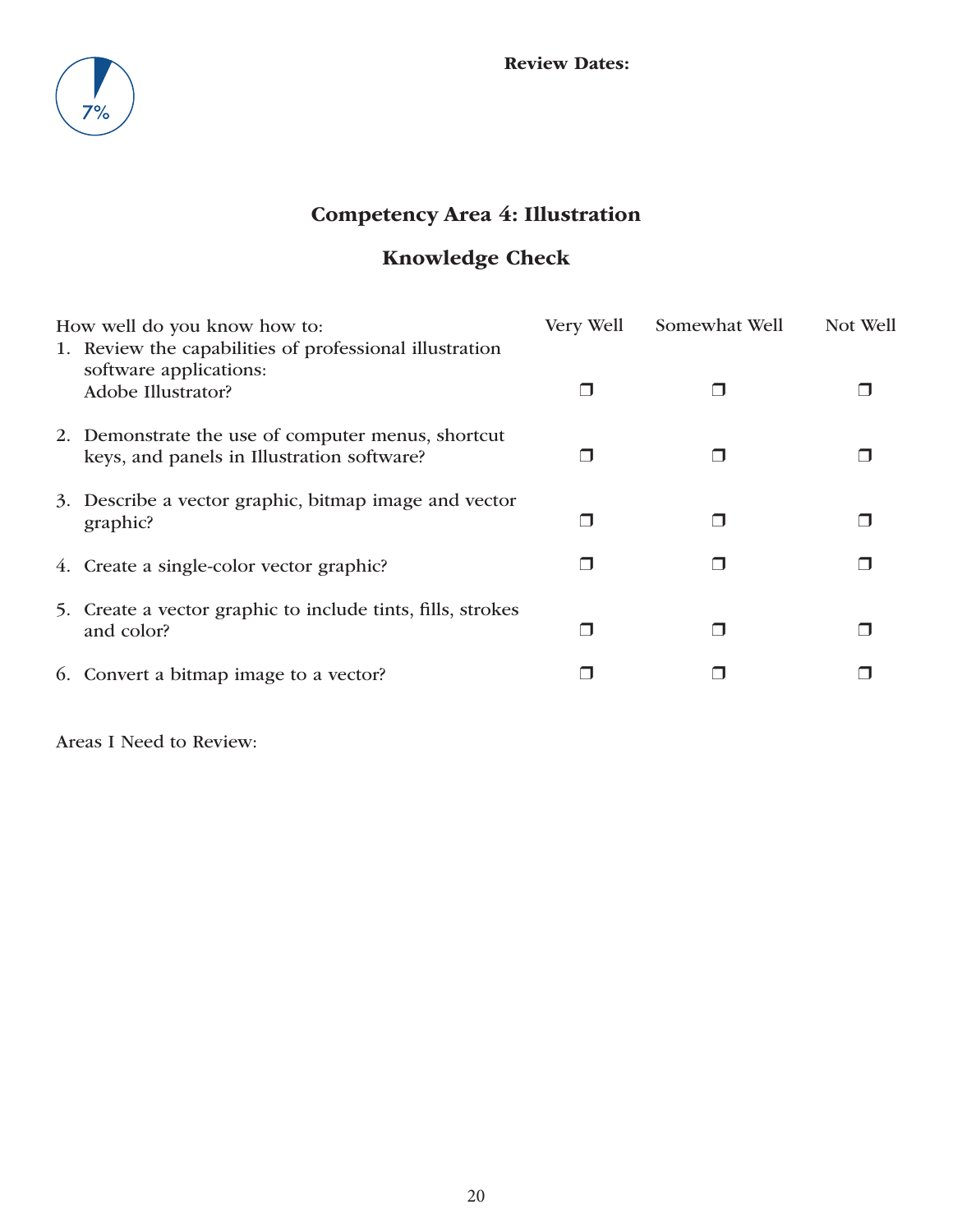

### Competency Area 5: PDF

### Knowledge Check

| How well do you know how to:                                                                   | Very Well | Somewhat Well | Not Well |
|------------------------------------------------------------------------------------------------|-----------|---------------|----------|
| 1. Discuss the Adobe Portable Document Format<br>$(PDF)$ ?                                     |           |               |          |
| 2. Determine the benefits of using a PDF format within<br>the graphic communications industry? |           |               |          |
| 3. Evaluate the methods to create PDF files?                                                   |           |               |          |
| Discuss PDF/x standards?                                                                       |           |               |          |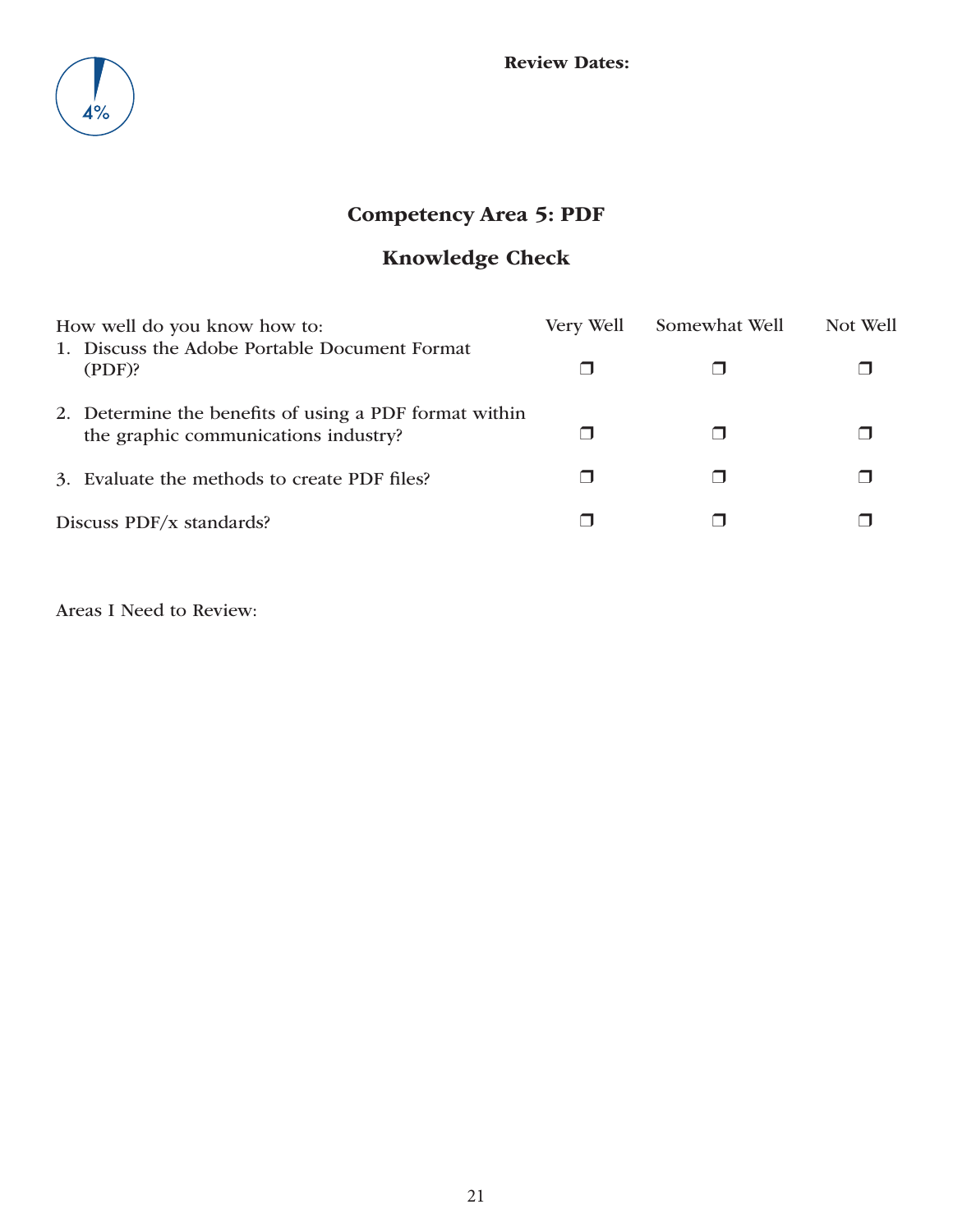

### Competency Area 6: Prepress

### Knowledge Check

| How well do you know how to:                                                                                                    | Very Well      | Somewhat Well | Not Well |
|---------------------------------------------------------------------------------------------------------------------------------|----------------|---------------|----------|
| 1. Describe a job ticket?                                                                                                       |                |               |          |
| 2. Describe job specifications from a job ticket/docket?                                                                        | H              |               |          |
| 3. Discuss the steps of preflighting a print file?                                                                              |                |               |          |
| 4. Identify common quality issues that are found dur-<br>ing preflight process?                                                 |                |               |          |
| 5. Discuss the use of trapping an image for print?                                                                              |                |               |          |
| 6. Describe software options for creating traps?                                                                                |                |               |          |
| 7. Identify imposition styles<br>a. Sheetwise?<br>b. Work and Turn?<br>c. Work and Tumble?<br>d. Multiple Up?<br>e. Perfecting? | $\blacksquare$ |               |          |
| 8. Describe a folding dummy for print?                                                                                          |                |               |          |
|                                                                                                                                 |                |               |          |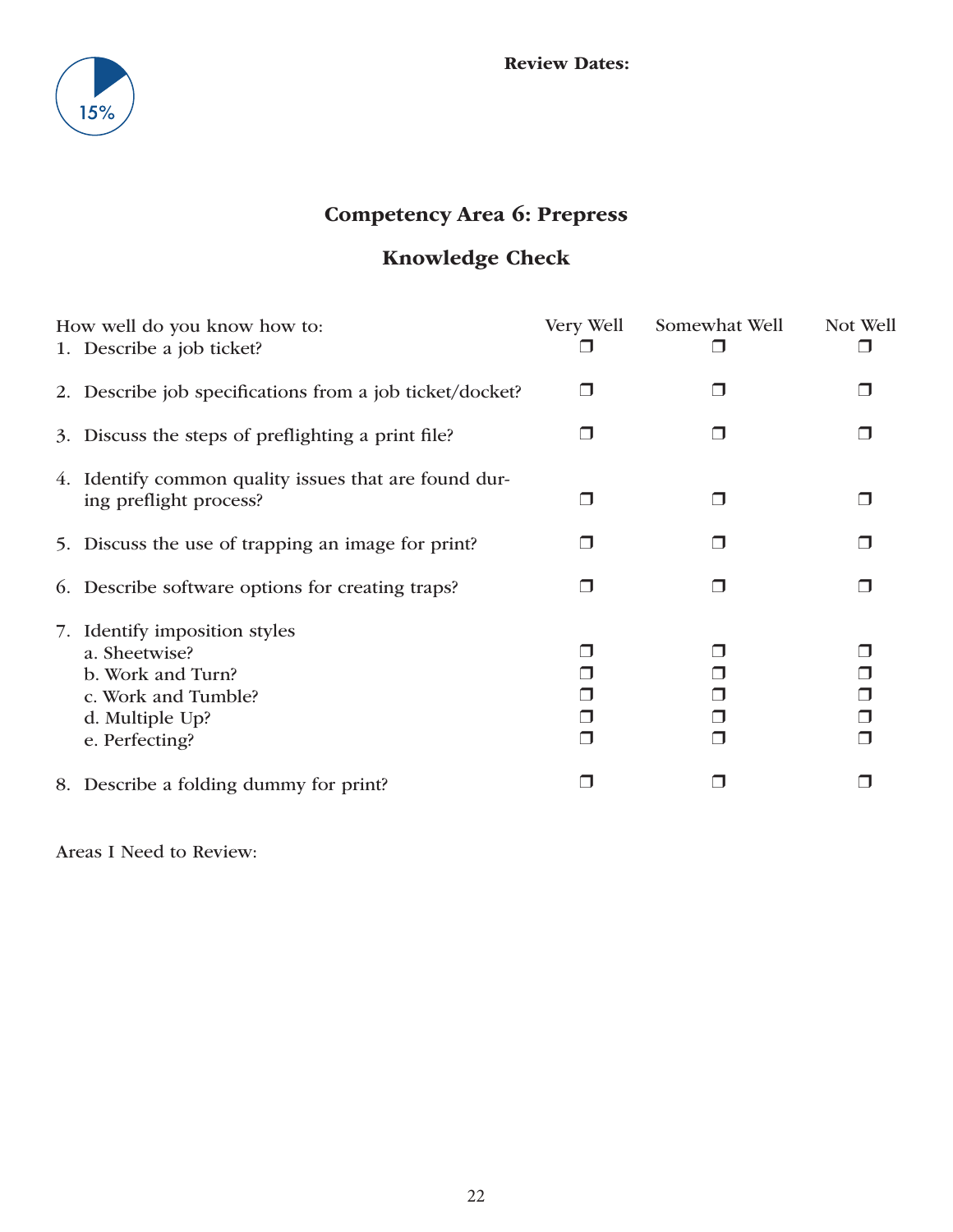

### Competency Area 7: Color Management

### Knowledge Check

| How well do you know how to:                                                                                                                                                                    | Very Well | Somewhat Well | Not Well |
|-------------------------------------------------------------------------------------------------------------------------------------------------------------------------------------------------|-----------|---------------|----------|
| 1. Discuss the role of color management in a print<br>workflow?                                                                                                                                 | ⊓         | ⊓             |          |
| 2. Describe color management techniques used in dif-<br>ferent steps of a print workflow<br>a. Monitor?<br>b. Proofer?<br>c. Digital Press?<br>d. Offset Press?<br>e. Wide Format Inkjet Press? |           |               | $\Box$   |
| 3. Explain the use of an ICC profile in a print work-<br>flow?                                                                                                                                  | ⊓         | П             |          |
| 4. Create International Color Consortium (ICC) profile?                                                                                                                                         | H         |               |          |
| 5. Describe Undercolor Removal (UCR)?                                                                                                                                                           |           |               |          |
| 6. Describe Gray Component Replacement (GCR)?                                                                                                                                                   |           |               |          |
| 7. Define proofing<br>a. Hard?<br>b. Soft?                                                                                                                                                      |           |               |          |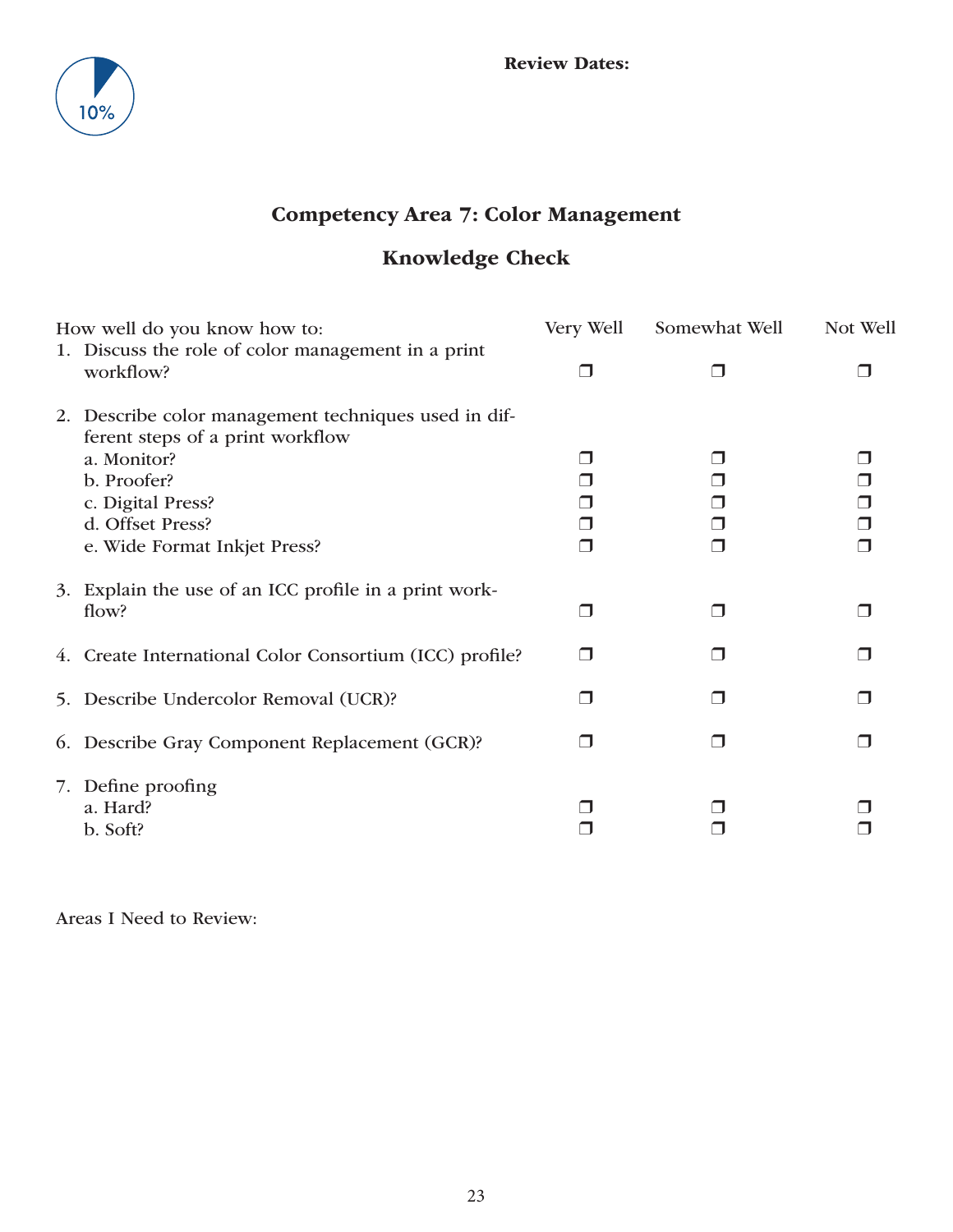

### Competency Area 8: File Systems and File Management

### Knowledge Check

|    | How well do you know how to:                                                                                                                                                                 | Very Well | Somewhat Well | Not Well         |
|----|----------------------------------------------------------------------------------------------------------------------------------------------------------------------------------------------|-----------|---------------|------------------|
|    | 1. Describe computer networking within a work envi-<br>ronment?                                                                                                                              | П         |               |                  |
|    | 2. Describe font management procedures on a com-<br>puter workstation?                                                                                                                       |           |               |                  |
|    | 3. Discuss procedures for organizing and managing<br>fonts on a workstation?                                                                                                                 | . I       |               |                  |
|    | 4. Discuss disaster recovery file backup options?                                                                                                                                            | - 1       |               |                  |
| 5. | Describe file storage/transfer devices<br>a. CD-ROM?<br>b. DVD??<br>c. Flash Memory (USB)?<br>d. Tape?<br>e. External Hard Drive?<br>f. Networked backup drives?<br>g. Offsite cloud backup? |           |               | $\Box$<br>$\Box$ |
|    | 6. Demonstrate the use of a file compression utility for<br>file storage or transfer?                                                                                                        | ⊓         |               |                  |
| 7. | Describe metadata?                                                                                                                                                                           |           |               |                  |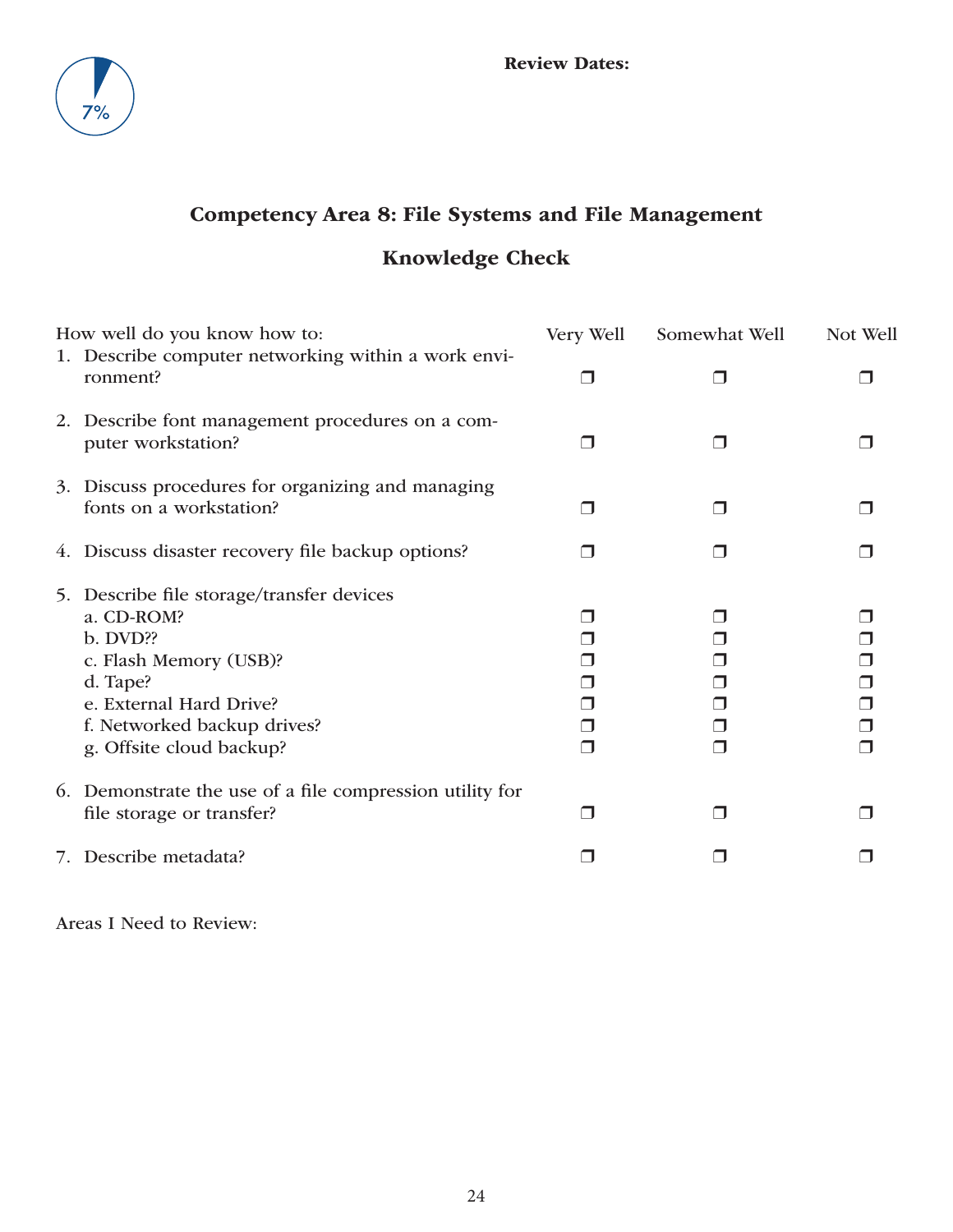

### Competency Area 9: Digital File Output

### Knowledge Check

| How well do you know how to:                                                                                                        | Very Well                                    | Somewhat Well              | Not Well                   |
|-------------------------------------------------------------------------------------------------------------------------------------|----------------------------------------------|----------------------------|----------------------------|
| 1. Describe a Raster Image Processor (RIP)?                                                                                         | $\overline{\phantom{a}}$                     |                            | □                          |
| 2. Describe the characteristics of plate material for off-<br>set printing<br>a. Paper?<br>b. Plastic?<br>c. Metal?                 | $\Box$<br>$\Box$<br>$\Box$                   | ⋃<br>$\Box$<br>⊓           |                            |
| 3. Describe the capabilities, specifications and func-<br>tions of a platesetter?                                                   | $\Box$                                       | □                          | $\Box$                     |
| 4. Create a flowchart of workflow steps when output-<br>ting to offset press?                                                       | $\Box$                                       | $\Box$                     | □                          |
| 5. Explain how print queues can be optimized by a<br>digital press operator?                                                        | $\Box$                                       | □                          | □                          |
| 6. Identify quality control marks<br>a. register marks?<br>b. trim marks?<br>c. fold lines?<br>d. color bars?<br>e. plate control?  | ⋃<br>$\Box$<br>$\Box$<br>$\Box$<br>$\Box$    | ┚<br>$\Box$<br>□<br>$\Box$ | $\Box$<br>$\Box$<br>$\Box$ |
| 7. Explain tone value increase (TVI) and its impact on<br>printed materials?                                                        | $\Box$                                       | $\Box$                     | ⊓                          |
| 8. Demonstrate outputting a file to a digital device?                                                                               | ⊓                                            | $\blacksquare$             | H                          |
| 9. Discuss quality control measurement devices<br>a. Densitometer?<br>b. Colorimeter?<br>c. Plate Readers?<br>d. Spectrophotometer? | $\Box$<br>⊓<br>$\overline{\phantom{a}}$<br>⊓ | $\Box$                     | П<br>□                     |
| 10. Discuss print shop quality process control Standard<br><b>Operating Procedures (SOP)?</b>                                       | $\Box$                                       | H                          |                            |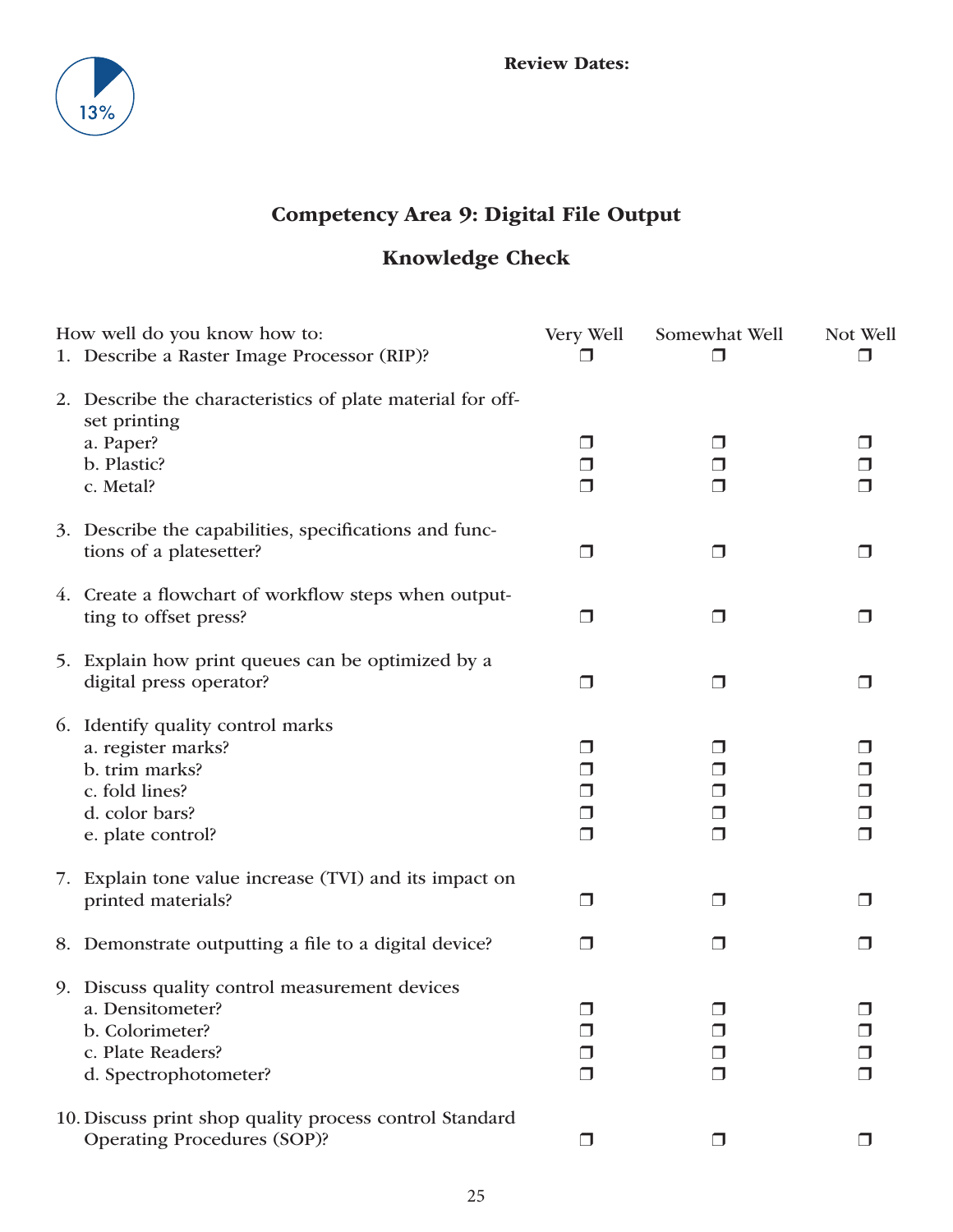### Competency Area 9: Digital File Output *(continued)*

### Knowledge Check

|                                                                                                                                                                                                    | Very Well | Somewhat Well | Not Well |
|----------------------------------------------------------------------------------------------------------------------------------------------------------------------------------------------------|-----------|---------------|----------|
| 11. Review safety considerations when using computer-<br>to-plate, digital production printer or digital press?                                                                                    |           |               |          |
| 12. Read and interpret material safety data sheets<br>(MSDS)?                                                                                                                                      |           |               |          |
| 13. Describe industry workflow automation guidelines<br>a. International Cooperation for Integration of Pro-<br>cesses in Prepress, Press and Postpress (CIP4)?<br>b. Job Definition Format (JDF)? |           |               |          |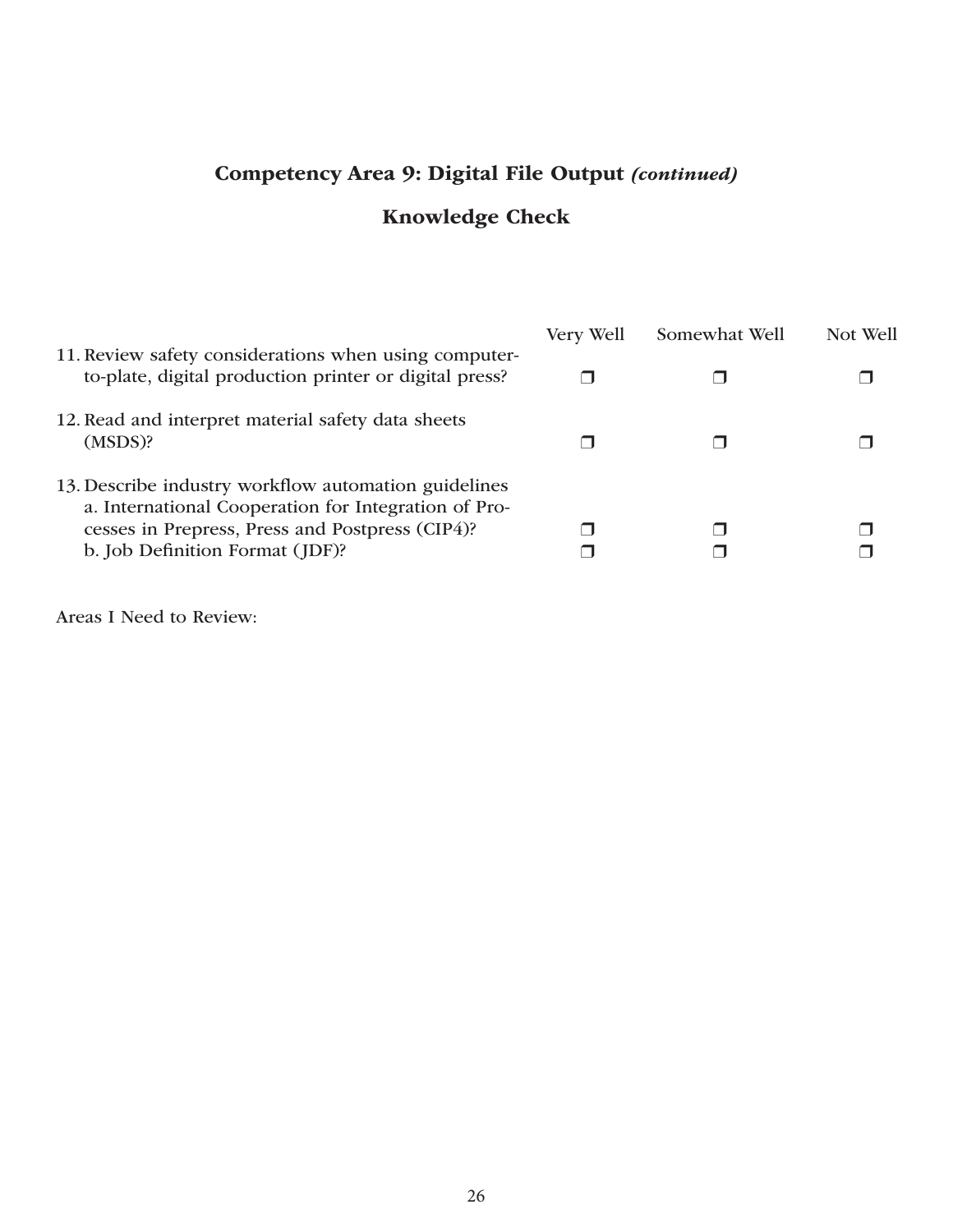## Helpful Tips and Reminders for Students

### Access Directions to the Trade- or Technical-Specific Online 10-question Demo Assessment

Access the web link *www.careeressentials.org/ assessments/demo-our-assessments/* with your browser. The sample programmatic questions will help give you an idea of the types of questions on the assessment and how they are generally written.

### Test-Taking Reminders

Implementing good study habits is essential for any test or class. Below are basic reminders to better prepare you for life-long learning and workplace success. Incorporate these strategies into your everyday habits.

- Develop a regular study schedule
- Identify a specific location to study
- Always take notes while studying in class or on your own
- Take short breaks during your study session
- Perform "mini-testing" to make sure you understand and comprehend the program concepts
- Join small study groups to help focus on the program content
- If you need special assistance in testing, tell your teacher or counselor so he or she can make accommodations

### Student Testing Tips

The most important tip for you is to be prepared mentally and physically for the testing session. Make sure to get plenty of rest and eat healthy. Wear comfortable and appropriate clothing to the testing session. Find out if you can bring items to the testing session, such as a non-programmable calculator, and make sure you have the items ready the night before.

Check the website at *www.careeressentials.org/ wp-content/uploads/2017/07/Permitted-Testing-Tools-Aids.pdf* for permitted tools or job aids that can be used during testing. The more organized you are before the testing period, the more relaxed you will be during the actual testing session.

Be relaxed and positive. If you begin to panic during the testing, take some deep breaths to relax, and think positive thoughts.

Do not rush through the questions. Read the question and potential answers thoroughly. Make sure you know exactly what the question is asking before answering. If you are unsure, note the question and return to it. Use process of elimination. If you are not sure of the correct answer, study the potential answers and eliminate the ones that you know are not correct.

If all else fails — *guess*. After you have exhausted all options, take your best guess at the correct answer. If you have studied the content area, you may intuitively know the correct answer. The Career Essentials: Assessment does not penalize you for guessing, and you may guess correctly!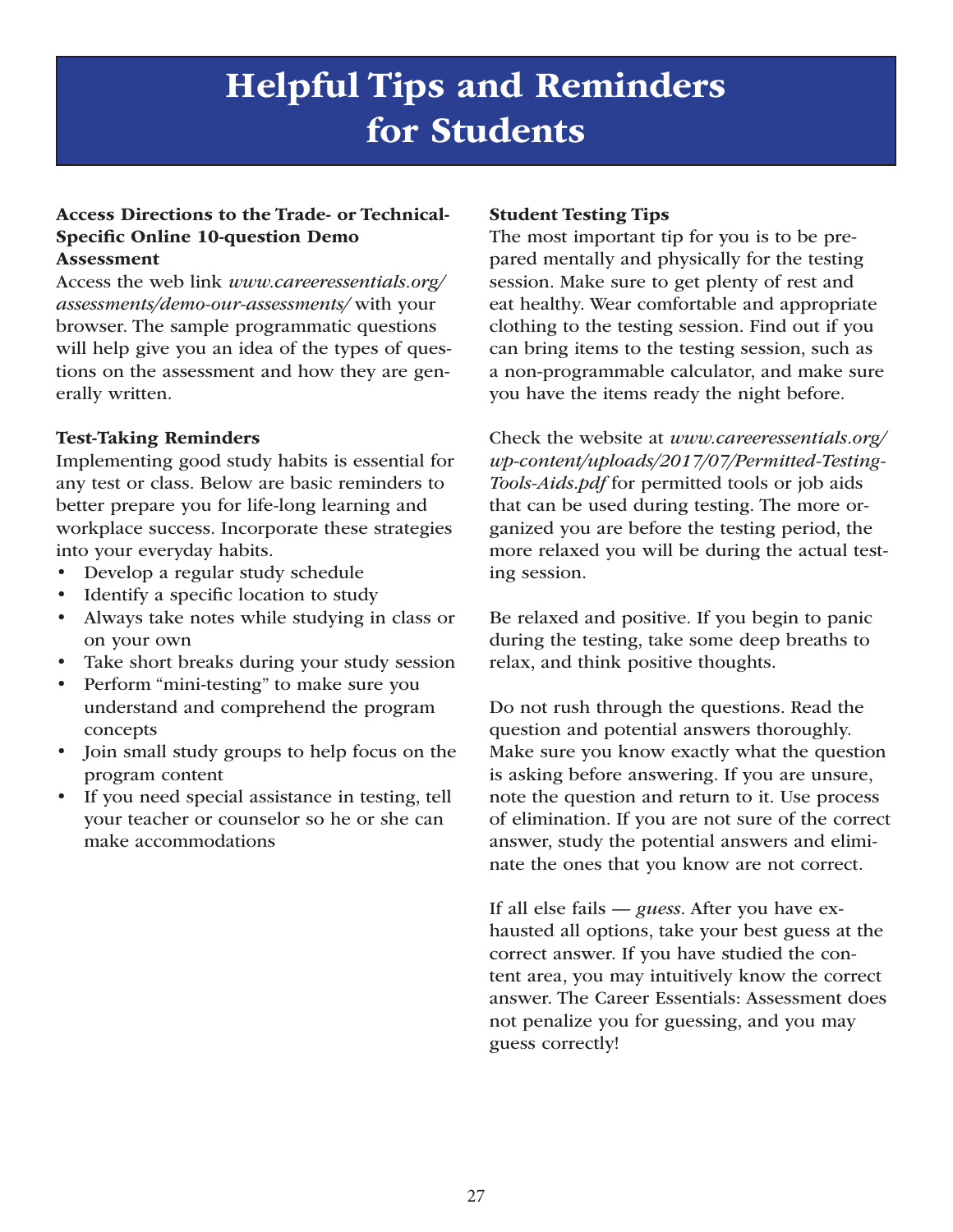# Sample Assessment **Questions**

### **Questions for Digital File Preparation and Output Teacher Prep**

### Question 1

Which option correctly identifies the formatting applied to the text shown in red?

# You've won 1st prize in our contest!

Choose one answer

- A. Ligature
- B. Superscript\*
- C. Subscript
- D. Lowercase

Mapped skill standards

Digital File Preparation and Output - Skill Connect Assessment Blueprint > A Type. > A3 Identify the physical characteristics of typographic characters a. Uppercase b. Lowercase c. Small Caps d. Ligatures e. Glyphs f. Subscript g. Superscript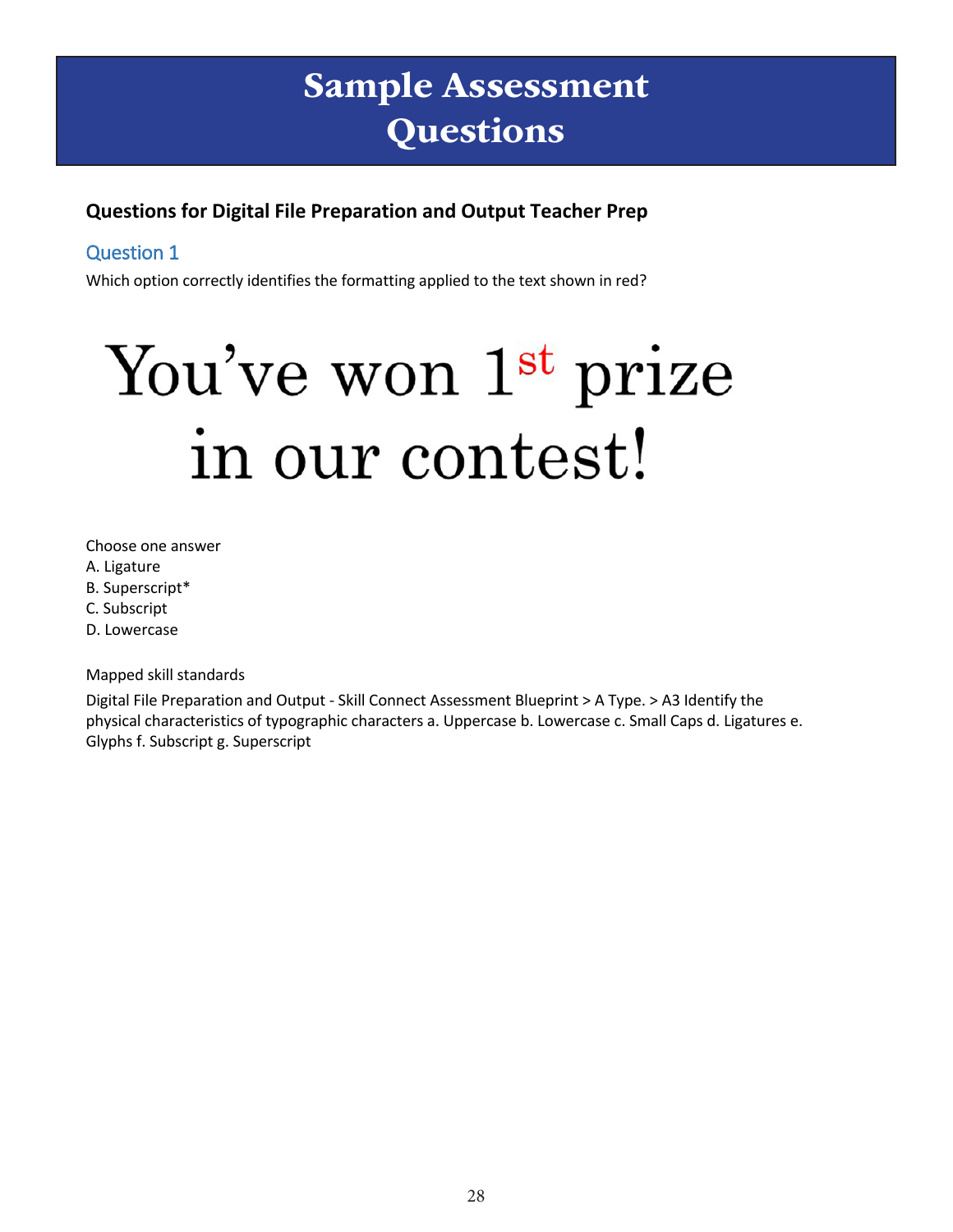Which option correctly identifies the operation being performed in this image?



#### Choose one answer

- A. Changing the number of columns to three
- B. Changing the typeface of the selected text\*
- C. Changing the point size of the selected text
- D. Changing the color of the selected text

#### Mapped skill standards

Digital File Preparation and Output - Skill Connect Assessment Blueprint > B Page Layout and Design. > B 19 Demonstrate changing type attributes using a. Font b. Size c. Style d. Color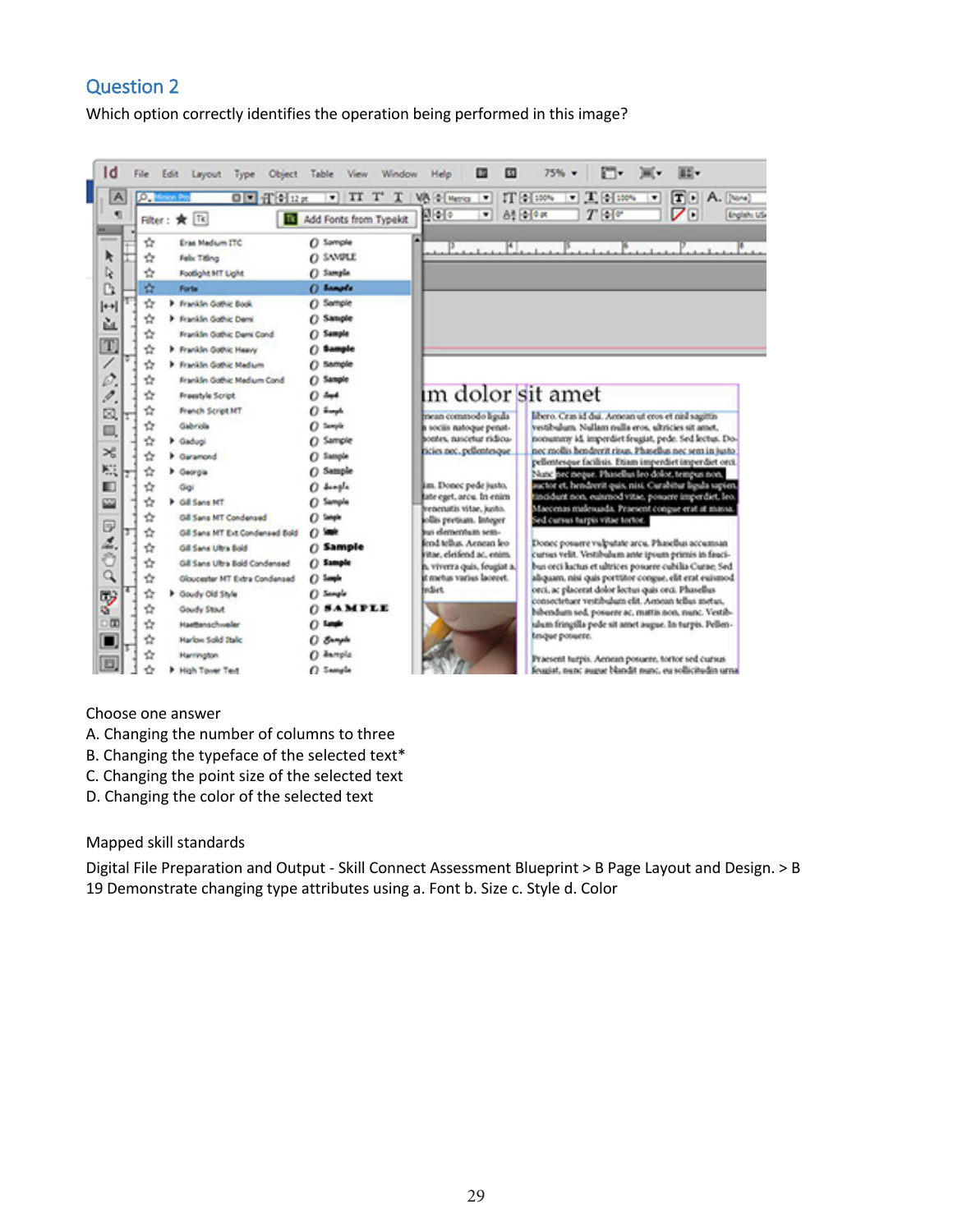How many different colors could potentially be contained in a 24-bit RGB photograph?

Choose one answer A. 256 B. 16,777,216\* C. Infinite D. 16

Mapped skill standards

Digital File Preparation and Output - Skill Connect Assessment Blueprint > C Image Capture and Editing. > C51 Describe color bit depth

### Question 4

Which option correctly identifies the Adobe InDesign feature that enables text and graphic elements to automatically appear on multiple pages of a document?

Choose one answer

- A. Multiple page
- B. Structured page
- C. Master page\*
- D. Column page

Mapped skill standards

Digital File Preparation and Output - Skill Connect Assessment Blueprint > B Page Layout and Design. > B26 Describe master pages

### Question 5

Which option correctly identifies an image sharpening technique?

Choose one answer

- A. Image cloning
- B. Unsharp masking\*
- C. Stamp processing
- D. Blur reduction

Mapped skill standards

Digital File Preparation and Output - Skill Connect Assessment Blueprint > C Image Capture and Editing. > C62 Describe Unsharp masking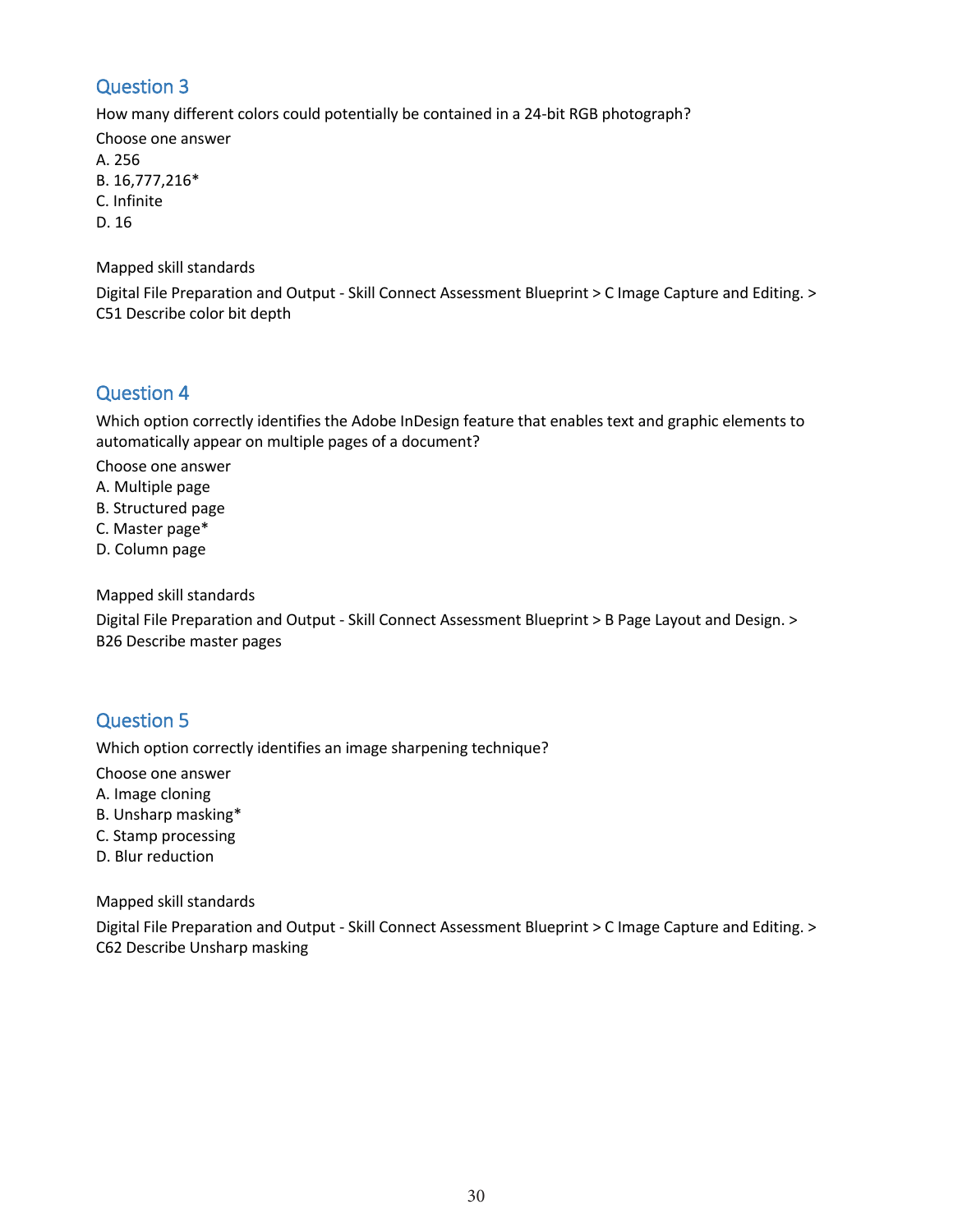Which option correctly identifies the use of a "profile" in a color managed workflow?

Choose one answer

- A. Describes the maximum sheet size of a digital press
- B. Characterizes each device's color gamut\*
- C. Describes the number of printing units on an offset press
- D. Logs all color variations during an offset press run

#### Mapped skill standards

Digital File Preparation and Output - Skill Connect Assessment Blueprint > G Color Management. > G100 Describe color management techniques used in different steps of a print workflow a. Monitor b. Proofer c. Digital Press d. Offset Press e. Wide Format Inkjet Press

### Question 7

Which printing process is depicted by this flowchart?



Choose one answer

- A. Digital
- B. Offset\*
- C. Ink jet
- D. Toner

Mapped skill standards

Digital File Preparation and Output - Skill Connect Assessment Blueprint > I Digital File Output. > I133 Create a flowchart of workflow steps when outputting to offset press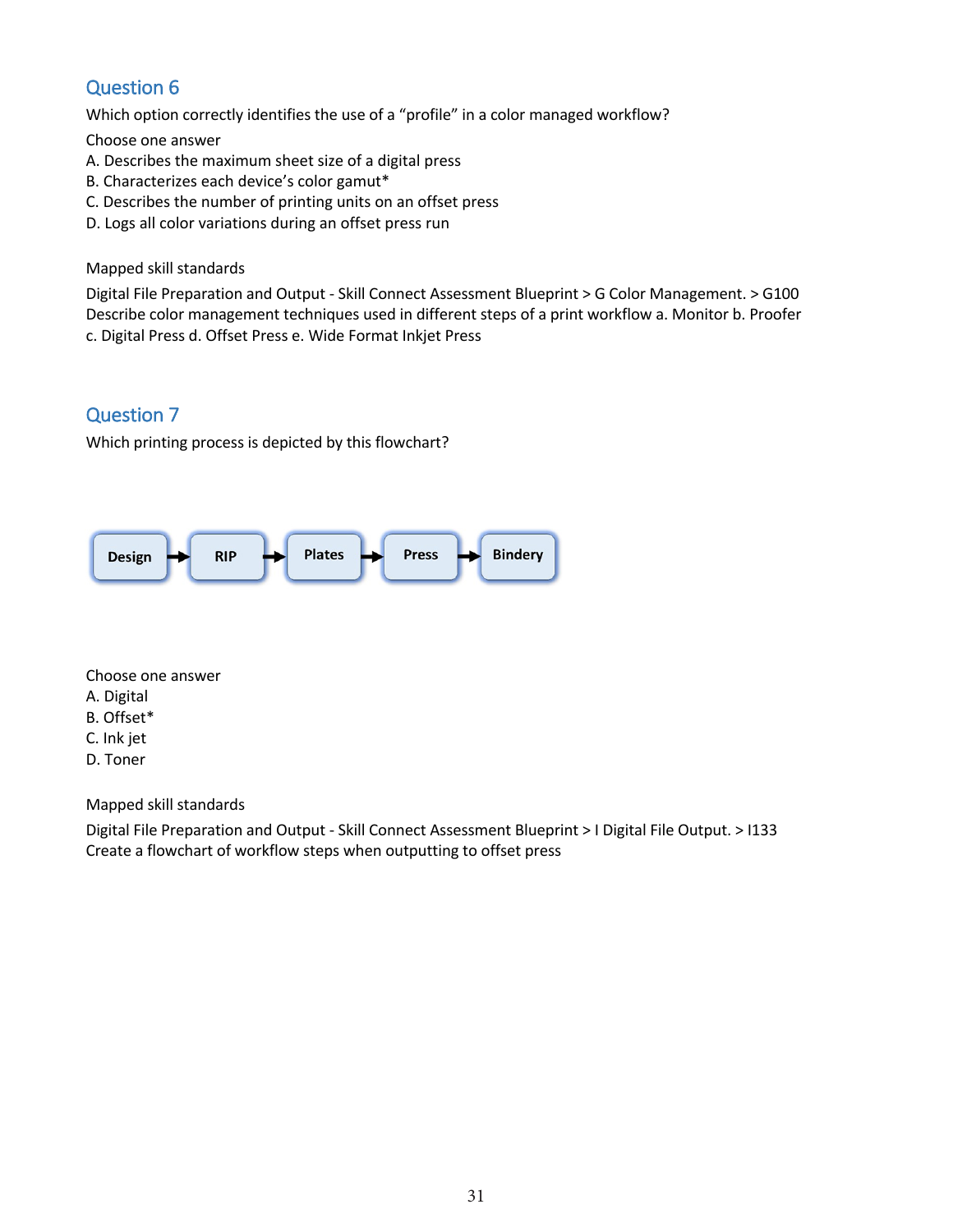Which option correctly identifies the use of this panel within Adobe Photoshop?



|                       | Fit To: Custom | Dimensions: $\boxed{\overline{ }}$ 2.113 in $\times$ 1.767 in | ÷ |
|-----------------------|----------------|---------------------------------------------------------------|---|
| $-Width: 2.111$       |                | Inches                                                        | ÷ |
| B)<br>- Height: 1.767 |                | Inches                                                        | ÷ |
| Resolution: 150       |                | Pixels/Inch                                                   | ≑ |
|                       |                | √ Resample: Bicubic Smoother (enlargement) ÷                  |   |

Choose one answer

- A. Change the size of an image\*
- B. Adjust the contrast of an image
- C. Crop an image
- D. Perform color correction on an image

#### Mapped skill standards

Digital File Preparation and Output - Skill Connect Assessment Blueprint > C Image Capture and Editing. > C43 Demonstrate use of computer menus, shortcut keys, and panels in image editing software

### Question 9

Which option correctly identifies an imposition style that uses a single plate to print both the front and back of a multi-page document but changes the gripper edge for each press run?

Choose one answer

- A. Sheetwise
- B. Work & tumble\*
- C. Work & turn
- D. Work & burn

#### Mapped skill standards

Digital File Preparation and Output - Skill Connect Assessment Blueprint > F Prepress. > F95 Identify imposition styles a. Sheetwise b. Work and Turn c. Work and Tumble d. Multiple Up e. Perfecting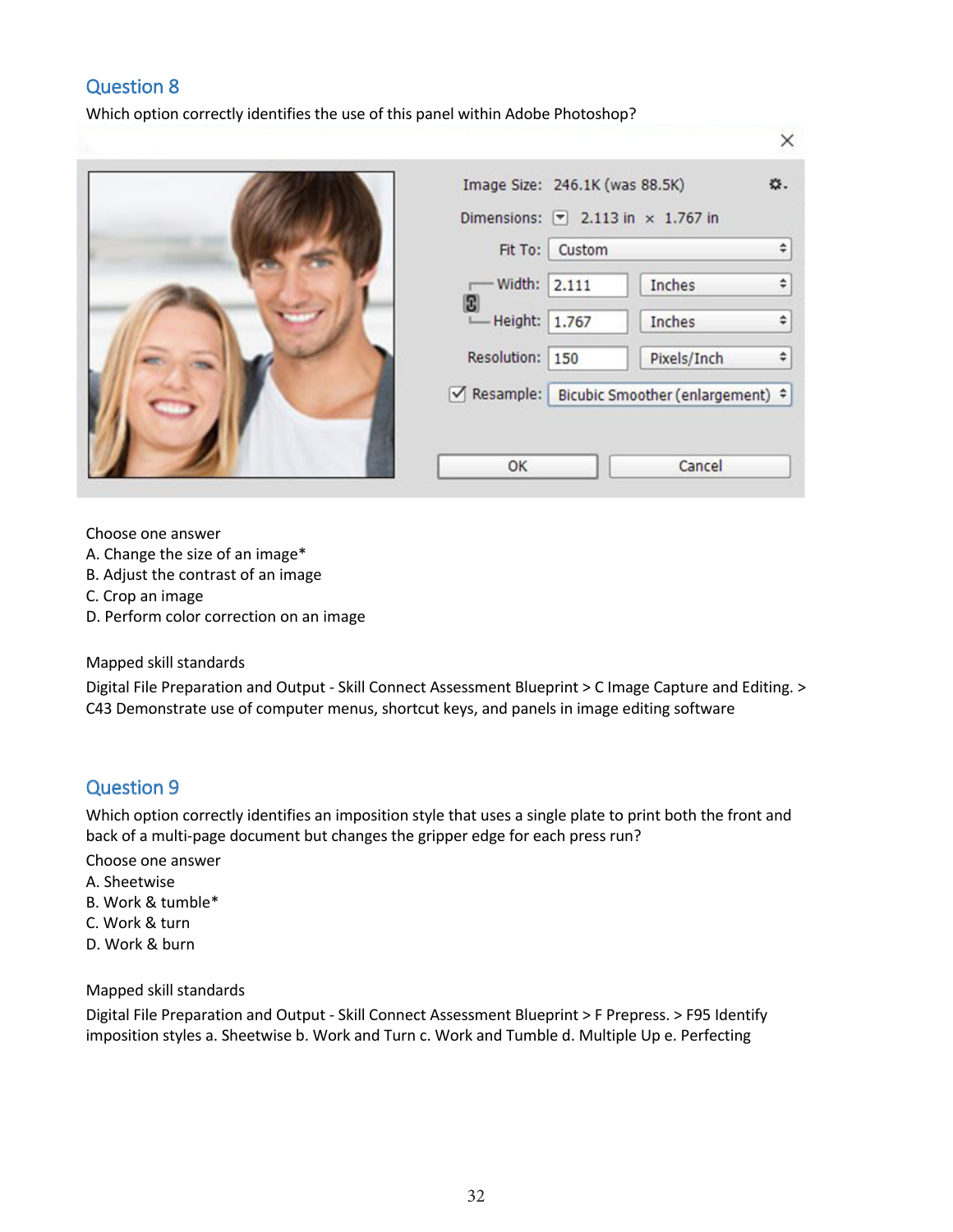If a banner is 319.2 inches long, what is its length in feet?

Choose one answer

A. 26.4 feet

B. 26.6 feet\*

C. 28.2 feet

D. 28.8 feet

Mapped skill standards

Digital File Preparation and Output - Skill Connect Assessment Blueprint > J Math and Measurement. > J149 Solve basic linear measurement problems